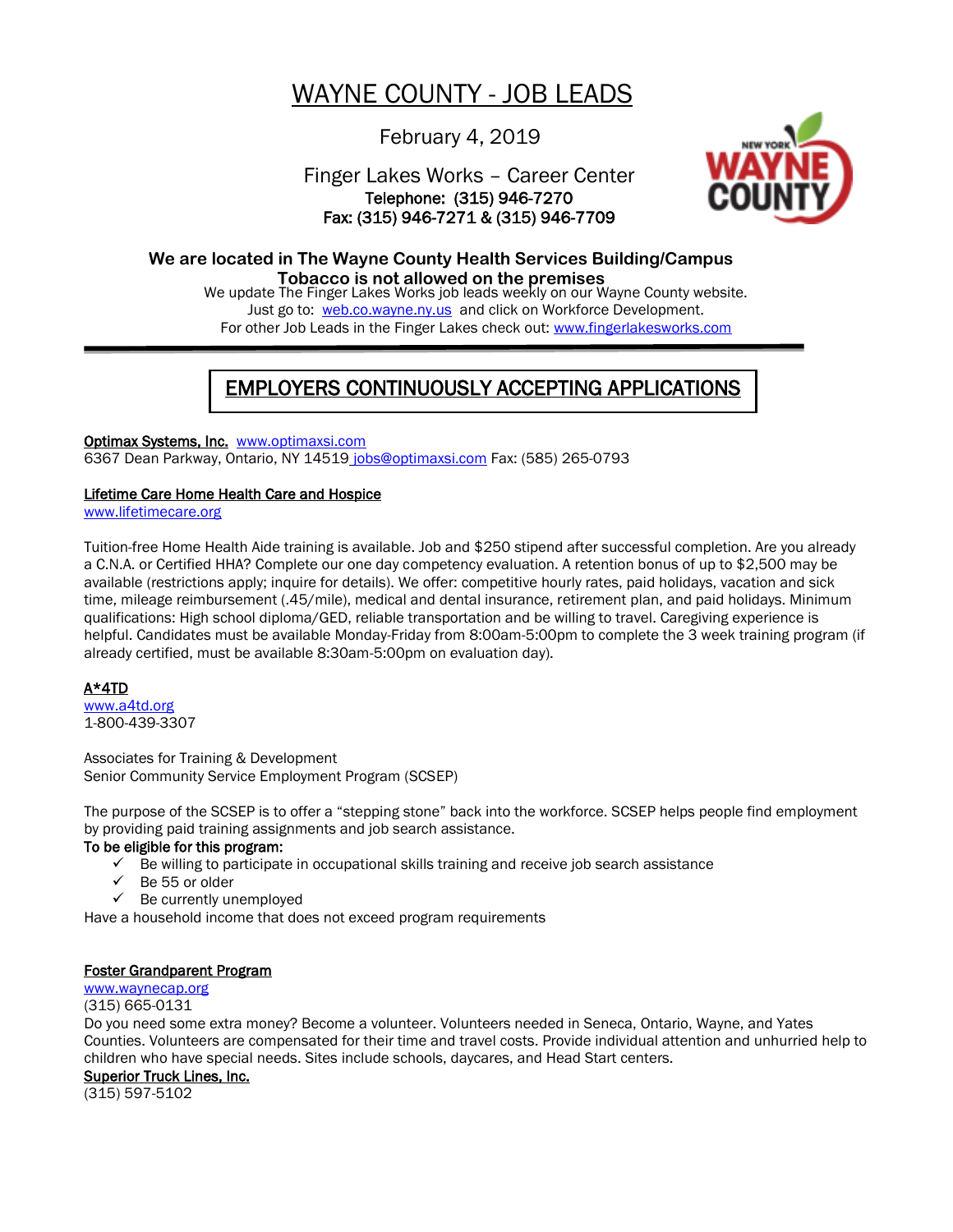TRUCKING SCHOOL GRADUATE TRAINEES: Training is available for trucking school graduates that have their Class A license, but have no or limited experience. You can contact us directly to get details on how to apply and answer questions you may have about our program.

EXPERIENCED DRIVERS: \*Revised pay scale for experienced drivers. \*Annual wage potential of 60k Medical, Eye glass & Dental Health Plan. \*All miles paid including empty or bobtail. \*Paid Vacations, detention, layover, breakdown. \*No touch Freight, Drop and Hook deliveries \*Based out of your home.

\*Assigned to a truck, no slip seating. \*Tuition payback program \*Local positions also available. Terminal location Port Gibson, NY

As an applicant you will be subjected to all US DOT requirements which include, but is not limited to:

- Must have a valid Class A license and current DOT Physical.
- Will be required to take a road test.
- Will be required to take a Federal pre-employment drug screen.
- We will be considering all experience levels and history.

This is a solid opportunity for drivers to make a career choice to find a home in the trucking industry. Please call, so we can discuss where you might fit in.

#### Trusted Kiosk

[careers@trustedkiosk.com](mailto:careers@trustedkiosk.com) 888-772-6501

A marketing company that promotes home delivery subscriptions of The Daily Messenger newspaper at local retail/grocery stores/ and festivals/events is seeking an individual that is 18 years of age, or older with a valid driver's license and reliable transportation. Must have the ability to deal with the public (sales experience is a plus but not necessary). Must have a desire to succeed and ability to work unsupervised. This position enjoys part time hours with full time pay, no telephone work, no door-to-door sales, professional sales training and support, and outstanding commissions

#### Randstad

[www.randstadusa.com](http://www.randstadusa.com/) [Brittany.cahill@randstadusa.com](mailto:Brittany.cahill@randstadusa.com) (315) 589-1931

While working, all employees are trained and mentored for success for the potential to get hired on full-time. At Randstad, we offer more than just a great job; our talent is eligible to receive benefits such as Medical, Vision, and Dental. Job requirements: must be willing to submit to background and drug test. High School diploma or equivalent required.

#### Relco Systems

[www.relcosystems.com](http://www.relcosystems.com/)

Sam Miller @ (800) 262-1020 extension 228 CDL A – Guaranteed mileage! Earn up to \$70K plus. You choose your home time. Hourly \* Regional Dedicated Lane \* Long Distance.

- Progressive pay based on experience with annual increases changing jobs shouldn't mean starting over.
- Paid training & Dependability pay
- Safety Bonus Program & DOT Inspection Bonuses
- Huge Driver referral bonuses
- Generous benefits packages
- Family atmosphere

# Newspaper delivery routes in Wayne County

(585) 337-4289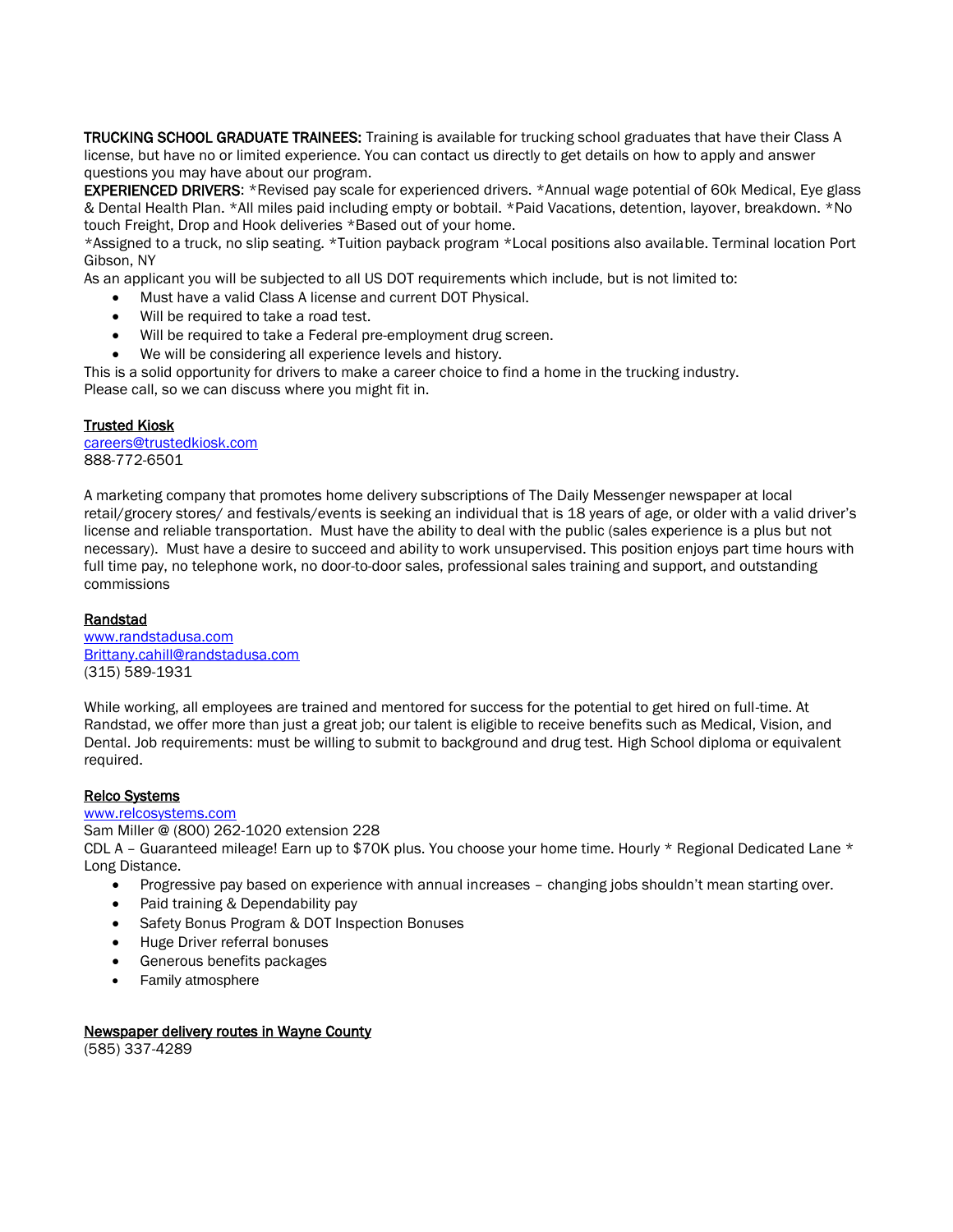#### Wayne-Finger Lakes Board of Cooperative Educational Services (BOCES)

[www.wflboces.org](http://www.wflboces.org/) (315) 332-7282

Serving 25 school districts within the four counties of Ontario, Wayne, Seneca and Yates. Certified positions must complete on-line job application:

- CLINICAL PRACTICAL NURSING INSTRUCTORS 2018-2019 SY
- CERTIFIED POSITIONS (MISC.)
- INSTRUCTOR ESOL
- CLINICAL SUPPORT PERSONNEL
- SCHOOL PSYCHOLOGIST, 1.0 FTE, COMPONENT DISTRICTS
- SCHOOL PSYCHOLOGIST, MEC
- .50 FTE MANAGER OF FAMILY COUNSELING SERVICES
- SCHOOL BUSINESS OFFICIAL

#### .90 FTE TEACHING ASSISTANT, ANTICIPATED

Non-Certified Positions must complete both BOCES non-certified application and Civil Service application for non-certified positions:

- HOME TUTOR 2018-2019 SY
- SCHOOL AIDES 2018-2019 SY
- REGISTERED NURSE
- TRANSPORTATION SUPERVISOR
- MESSENGER
- SUBSTITUTE SCHOOL AIDES, CLEANERS & LABORERS



#### WAYNE ARC

Continuously accepting applications for:

**Direct Support Professional (F/T, P/T) Substitute-Preschool Classroom Aide-Roosevelt Associate – PT (30-32.5 hours/weeks) Residential Program Manager- FT Community Case Manager-FT 1:1 Teacher's Aide-PT (30 hours/week) Early Childhood Instructor-FT Day Habilitation Instructor- FT Food Service Aide – 2 PT Positions Driver – FT & PT & Substitute Rehabilitation Associate – PT (30 hours/week) Relief Registered Nurse – Day Hours/Weekdays School Nurse (RN) – 32.5 hours/week School Psychologist – FT Deli / café manager -- FT**

**Professional Clinicians supporting Individuals with Developmental Disabilities**

Our agency offers great benefits, a fast-paced environment, paid training, and career advancement opportunities. We are a family of more than 550 employees who support more than 1,700 individuals in our community who have special needs. Find out more and apply on Wayne ARC website **www.arcwayne.org/jobs** or call 315-331-7741

**EVERY TUESDAY FROM NOW UNTIL THE END OF MARCH, we will be holding walkins from 2:00-4:00pm at the Vienna building. Computers are available to you so you can apply before hand. This is an entry level position.**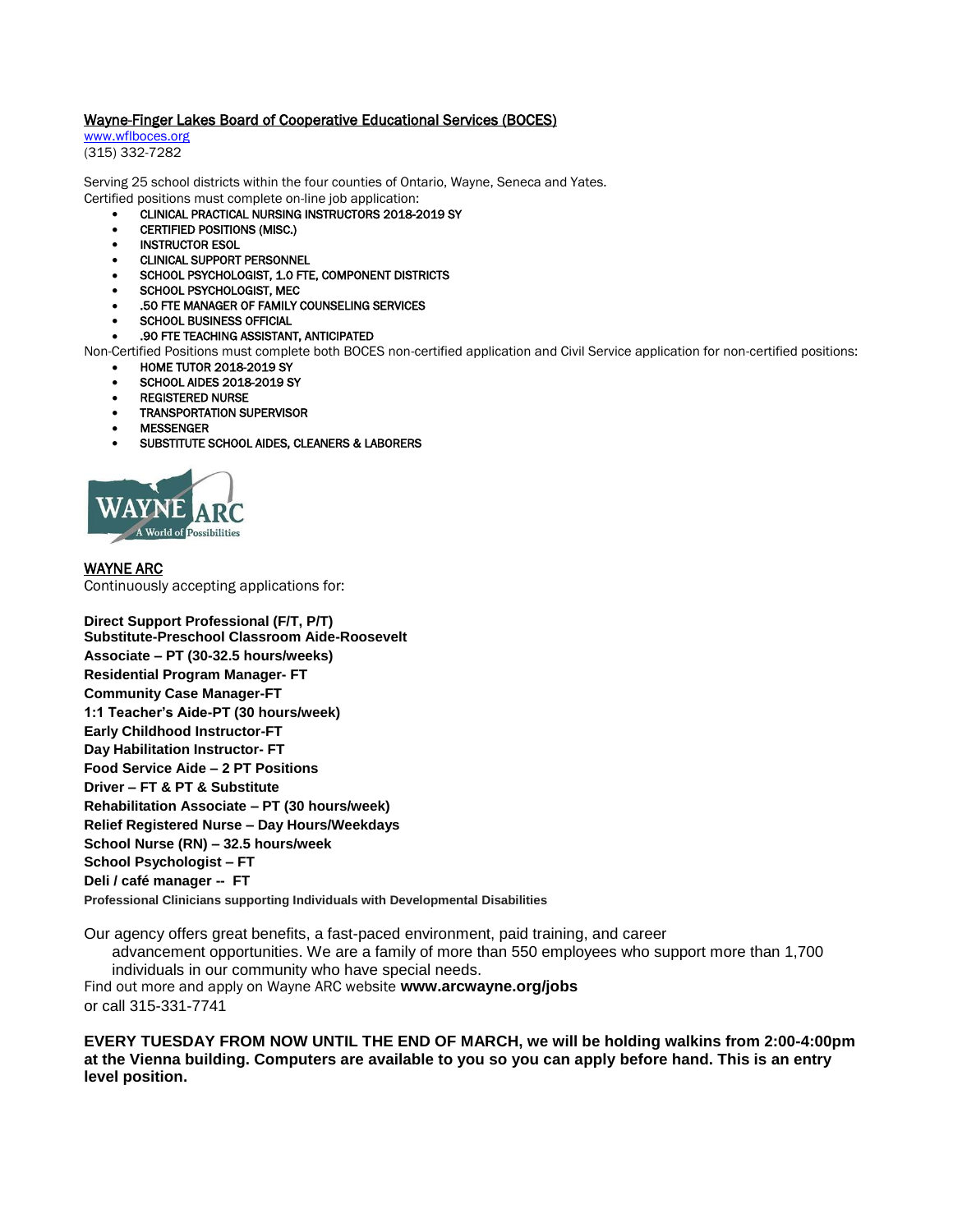## **BBX Transportation**

[www.bbxtrans.com](http://www.bbxtrans.com/)

Sam Miller @ (888) 480-1055 extension 228

CDL A – Guaranteed mileage! Regional dedicated – earn up to \$70K plus!

- Progressive pay scale that rewards drivers for their experience with annual increases.
- Paid training
- Dependability pay
- Safety Bonus Program
- DOT Inspection Bonuses
- Huge driver referral bonuses
- Generous benefits packages
- Regional Lanes out and back!
- Family atmosphere

DOUBLE DRIVERS – Earn up to \$80K plus!

# **FEATURED ADS**

# **"BACK TO WORK WARDROBE"**

# Wellspring Church 22 Teft Ave Clifton Springs, NY

Wellspring Church, as part of a community outreach program and connected to Hearts of Gold Ministry has compiled a back to work wardrobe. It consists of suits, dresses, and shoes suitable for face to face job interviews to anyone in need!

Open every Tuesday from 10:00am-2:00pm

Call the church at (315) 548-6296

or

Donna at (315) 462-9620 for a different time!

# Schools/Daycare/Education

#### PAL-MAC CENTRAL SCHOOL DISTRICT - Accepting applications for the following vacancies: || Bus Drivers || Laborer 2nd Shift || Substitute Bus Driver || Substitute Teacher || School Bus/Automotive Mechanic || Food Service Helper ||

To Apply go to [http://www.palmaccsd.org](http://www.palmaccsd.org/) or contact the Human Resources office at (315) 597-3400

*1/28/19*

RED CREEK CENTRAL SCHOOL DISTRICT - is seeking candidates for: Substitute Aides, Substitute Assistants, Substitute Monitors, Substitute Bus Drivers, Substitute Food Service, and substitute Teachers. Download an application at [www.rccsd.org](http://www.rccsd.org/) or send resume to: Business Administration Red Creek Central School District PO Box 190 Red Creek, New York 13143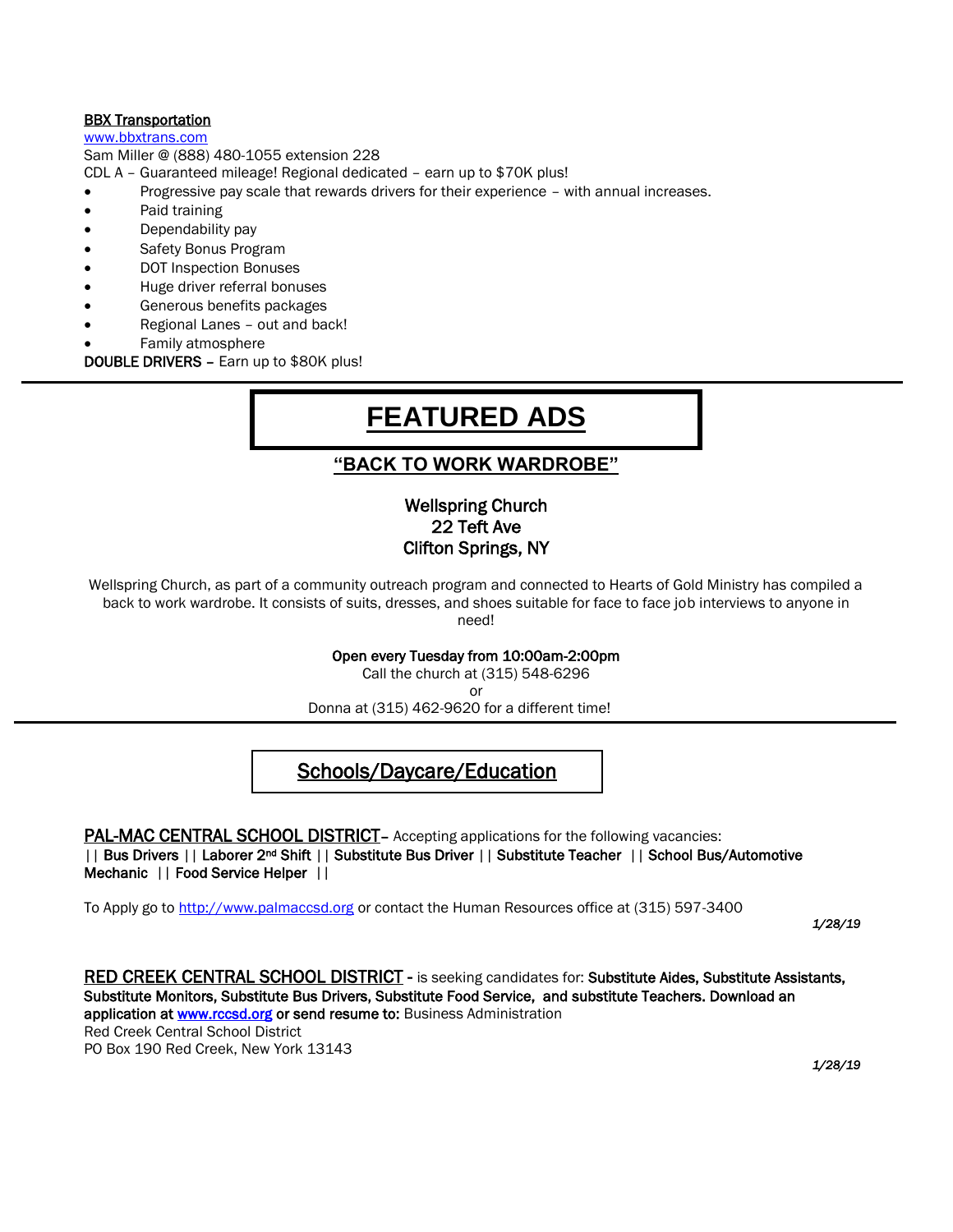# WAYNE COUNTY ACTION PROGRAM, INC. HEAD START/ EARLY HEAD START

Looking for energetic, enthusiastic, loving, and inspiring people to join our team! Engage children in a quality learning environment and embrace families to be their child's first and most important teacher. *FULL TIME/ PART TIME POSITIONS; BENEFIT PACKAGE AVAILABLE FOR FULL TIME* Palmyra Head Start // Teacher // Family Worker // Newark Head Start // Aide Huron Head Start // Family Worker // Education Specialist Sodus Early Head Start // Teacher

Head Start // Building and Grounds Manager Advantage After School // Aide

Serving: Clyde, Huron, Newark, Palmyra, and Sodus For specific information on these jobs or to fill out an Application, go online to[: www.waynecap.org/careers](http://www.waynecap.org/careers)  159 Montezuma Street, Lyons, NY 14489 315-665-0131 x230

*1/28/19* 

# WAYNE COUNTY ACTION PROGRAM, INC. WAYNE INTENSIVE RESPITE PROGRAM

Needs Per Diem Respite Provider Employees – We are in need of a few good men and women to provide respite services for children and youth between the ages of 8-18 years old who are emotionally, mentally and/or behaviorally challenged, who may be at risk of out-of-home placement. The purpose of respite is to preserve, strengthen, stablilize and support the children and their families we serve as a unit.

The Respite Program provides four levels of service: On-going Skill Builiding Services, Community Respite Services, Planned Overnight Services and Extended Respite Overnight Services.

We provide an hourly per diem rate and/or overnight rate, plus mileage reimbursement. Interested individuals can visit our website to download Wayne County Action Program's application.

TO FIND OUT MORE INFORMATION CALL 315-553-2401 OR CONTACT [Sharon.clovis@waynecap.org](mailto:Sharon.clovis@waynecap.org) Visit us [@ www.waynecap.org](http://www.waynecap.org/) for more detailed information.

*1/28/19* 

# CLYDE-SAVANNAH CENTRAL SCHOOL DISTRICT

Certified: NYS Certified School Social Worker ||.5 ENL Teacher || Anticipated LT Substitute Elementary Teacher (March 2019-June 2019) || Anticipated Elementary school counselor || || Substitute Nurse || 21st Century Program Leader || Anticipated LTS Teacher Aide||

Non-Certified: || Cleaners || Sub Cleaners || Sub Bus Drivers/Monitors || Teacher Aides || Winter Coaches || Food Service Helper || Senior Typist Clerk (12 month position) shares duties throughout district departments ||  $*$ A Civil Service Application is required and can be found on the C-S website $*$ 

*For further information and how to apply go to [www.clydesavannah.org](http://www.clydesavannah.org/) 1/28/19*

SODUS CENTRAL SCHOOL DISTRICT is recruiting for :

Substitute Teacher || substitute Teacher Aide/Teacher assistant || Substitute Support Staff ||Substitute RN/LPN || Substitute Bus Driver || Bus Driver (probationary) || Maintenance Mechanic, long term/temporary ||

-Must have CDL class B, with P&S endorsements – split shift, morning/afternoon. Minimum 4 ½ hrs/day – Evening & weekend trips available - 9 paid holidays -group health insurance available -dental insurance available -NYS Employees Retirement System available –Paid sick days –Paid personal days -\$14.45-\$16.62 depending on assignment.

Apply on line:<https://soduscsd.recruitfront.com/> *2/4/19*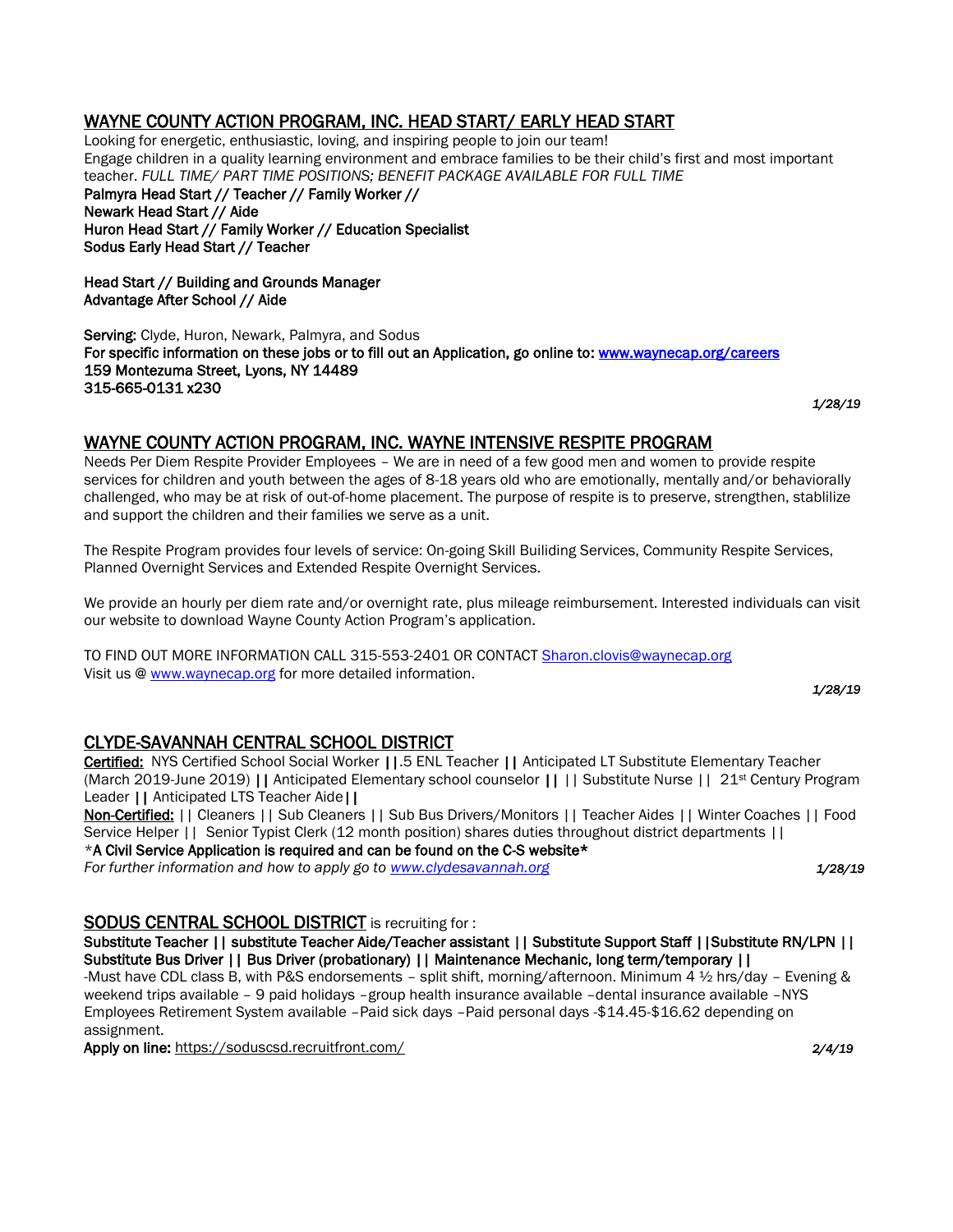# NORTH ROSE-WOLCOTT CENTRAL SCHOOL DISTRICT –

# 2 Full Time school bus driver

-Must have CDL class B with P&S endorsements –Split shift, morning/afternoon. Minimum 5 hrs/day –Plenty of evening and weekend trips available -6 paid holidays –Group health insurance available –Dental insurance available – NYS Employees Retirement system available –Paid sick days –Paid personal days –Paid snow days –Tax sheltered annuities available -\$17.00/hour

# Applications available on website or at Transportation Department *1/28/19*

GANANDA CSD SEEKING: COOK MANAGER – 10 month position, \$13.55 hour plus health benefits. Please see [www.gananda.org](http://www.gananda.org/) for qualifications and application.

[Cook Manager](https://www.gananda.org/apps/jobs/show_job.jsp?REC_ID=29484) Location: Richard Mann Elementary School | [| Food Service Helper - Substitute](https://www.gananda.org/apps/jobs/show_job.jsp?REC_ID=29566) Location: Richard Mann Elementary School | | [School Nurse - Part-time](https://www.gananda.org/apps/jobs/show_job.jsp?REC_ID=28113) Location: Richard Mann Elementary School | | [Substitute Bus Drivers](https://www.gananda.org/apps/jobs/show_job.jsp?REC_ID=26093) | | [Substitute Cleaners](https://www.gananda.org/apps/jobs/show_job.jsp?REC_ID=26097) Location: District Wide || [Substitute School Nurse](https://www.gananda.org/apps/jobs/show_job.jsp?REC_ID=27615) Location: District Wide

# *1/28/19*  WILLIAMSON CENTRAL SCHOOL -MAINTENANCE MECHANIC – 12-months – District Full time with Benefits

\$14.52/hour. Visit our website [\(www.williamsoncentral.org\)](http://www.williamsoncentral.org/) for more information and to apply online. Application deadline is January 10, 2019.

Also hiring Substitute Nurses – Substitute Teachers/ Teacher Aides – Classified Substitutes – Substitute Bus Drivers

# WAYNE COUNTY ACTION PROGRAM, INC.

Serving Wayne County and the surrounding areas for over 50 years.

*Want to be a part of the good?* We're hiring NOW for AFTER SCHOOL AIDES

A Perfect part-time job for when you just want a couple extra bucks but don't exactly want to work retail. 2-6, Monday-Friday, (NO WEEKENDS!) Newark and Lyons.

Must have a GED/HS diploma and be able to pass background checks. With competitive wages, and great benefits, why wouldn't you start your new career with us *today.*

*JOIN US –* visi[t www.waynecap.com/careers](http://www.waynecap.com/careers) to find open positions, and contact Rosanna at (315)333-4155

NUTRITION AND LOCAL FOODS RESOURCE EDUCATOR: Nutrition and Local Foods Resource Educator position open at CCE Wayne County. We seek dynamic person for caring and dedicated team. Position requires MS in nutrition or related program. Job description, program information and application directions found at ccewayne.org. Open until position files. Excellent benefits. CCE is an employer and educator recognized for valuing AA/EEO, Protected veterans, and Individuals with Disabilities. Individuals who bring a diverse perspective and are supportive of diversityare strongly encouraged to apply. *12/31/18* 

# HILLSIDE IS HIRING!

We are hosting an open interview event for our Farmington Road location in Macedon! When? Wednesday January 30<sup>th</sup> from 4pm-7pm Where? Macedon Public Library - 30 W Main St. Macedon, NY 14502 What? We are looking to hire Direct Support Professionals (DSP) and will be interviewing on the spot!

Please bring a copy of your resume and be prepared to be interviewed for DSP openings! Requirements: High school diploma/GED and 1-2 years of relevant experience is required! Bachelor's degree and 2 or more years of experience is preferred. Must be available to work evenings, weekends, and holidays and must have a valid, unrestricted NYS driver's license for at least 1 year.

If you have any questions, please email *irockcas@hillside.com 1/28/19*

#### *1/28/19*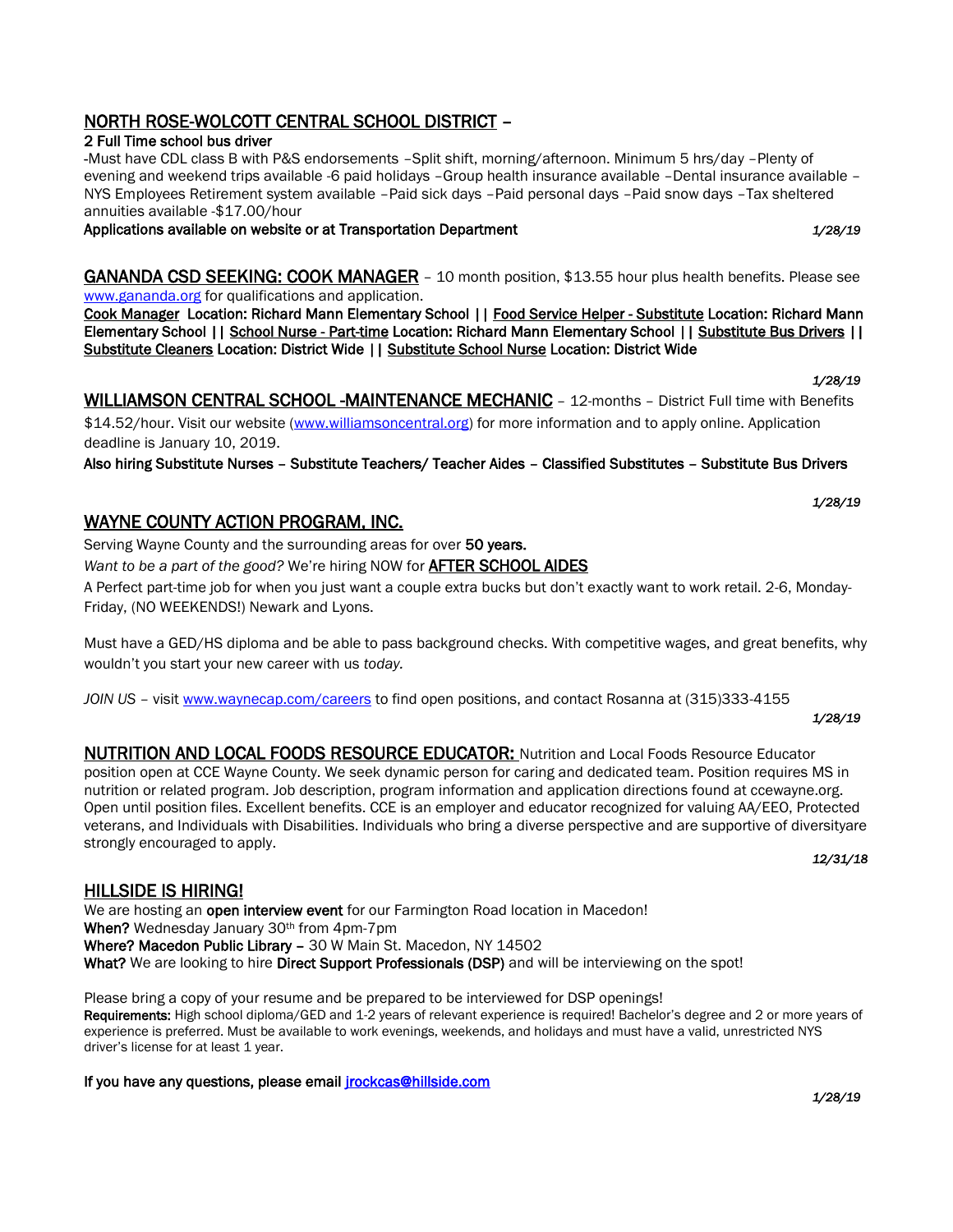# Companion Caregiver

### Happier at Home - Wayne County, NY

We are looking for mature, responsible, independent-thinking individuals to join our team. You will gain personal reward by knowing that you have made a difference in the lives of our seniors and their family members by helping them remain in their home and independent. You will meet wonderful people that will look forward to each of your visits with them. You have the opportunity to have a flexible schedule and work the number of hours you would like.

#### -Set Schedule/Flexible -- Part-time -- We provide training -- Driver's license & reliable car required

For more information regarding this job or to apply go to [https://www.happierathome.com/index.cfm?Page=Employment !](https://www.happierathome.com/index.cfm?Page=Employment)

WANTED – RN Supervisors, RN'S, LPN'S CNA'S: Wayne County Nursing Home & Rehab Center

Excellent Benefits*:* 13 sick days, 14 vacation days, 12 holidays, health & dental insurance, NYS retirement.

Apply at: Wayne County Nursing Home 1529 Nye Road, Lyons, NY 14489 Or contact us via email at: [wcnh@co.wayne.ny.us](mailto:wcnh@co.wayne.ny.us)

*Job descriptions may be viewed on our website under Employment Opportunities, at [www.waynecountynursinghome.org](http://www.waynecountynursinghome.org/) 1/28/19*

# CREST MANOR LIVING AND REHABILITATION CENTER

Hiring Full-Time and Part-Time CNA's for 3-11 and 11-7 shifts.

Part-Time LPN for 7-3 and 11-7 shifts. Excellent benefits.

If you are interested in one of the many exciting career opportunities that Crest Manor Living & Rehabilitation has to offer, we encourage you to fill out an Application for Employment. Applications may be returned by mail or in person to: 6745 Pittsford Palmyra Road, Fairport Or online at [www.crestmanorliving.com](http://www.crestmanorliving.com/)  *1/22/19*

#### WAYNE COUNTY HHAs NEEDED for DAYTIME HOURS

*HCR Home Care is currently hiring for Home Health Aides and Certified Nursing Assistants for days in the Wayne County, NY area. Come join one of Rochester's Top Workplaces for 2018!! HCR Home Care recently obtained this honor as well as a Special Training Award for the Democrat and Chronicle. Why not work on a team that has a good reputation and the training you need!*

## <http://www.hcrhealth.com/Careers>

#### What we offer:

- $$11.50 $14.50$  per hour depending on experience
- Offer paid training programs
- Paid vacation time
- Tuition reimbursement
- Health and Dental Benefits

## CAREGIVERS WANTED

If you enjoy working with seniors, we want you! Join our team and become a Home Instead Senior Care CAREGiver, providing non-medical companion and home helper services to seniors in your community. Training and support provided. No medical degree necessary. Competitive pay rate. Join us for a job that nurtures the soul! Apply online [www.homeinstead.com/706.](http://www.homeinstead.com/706)

For more information, call Melissa Slater: (315)-252-2354 *2/4/19* 

*1/28/19*

*2/4/19*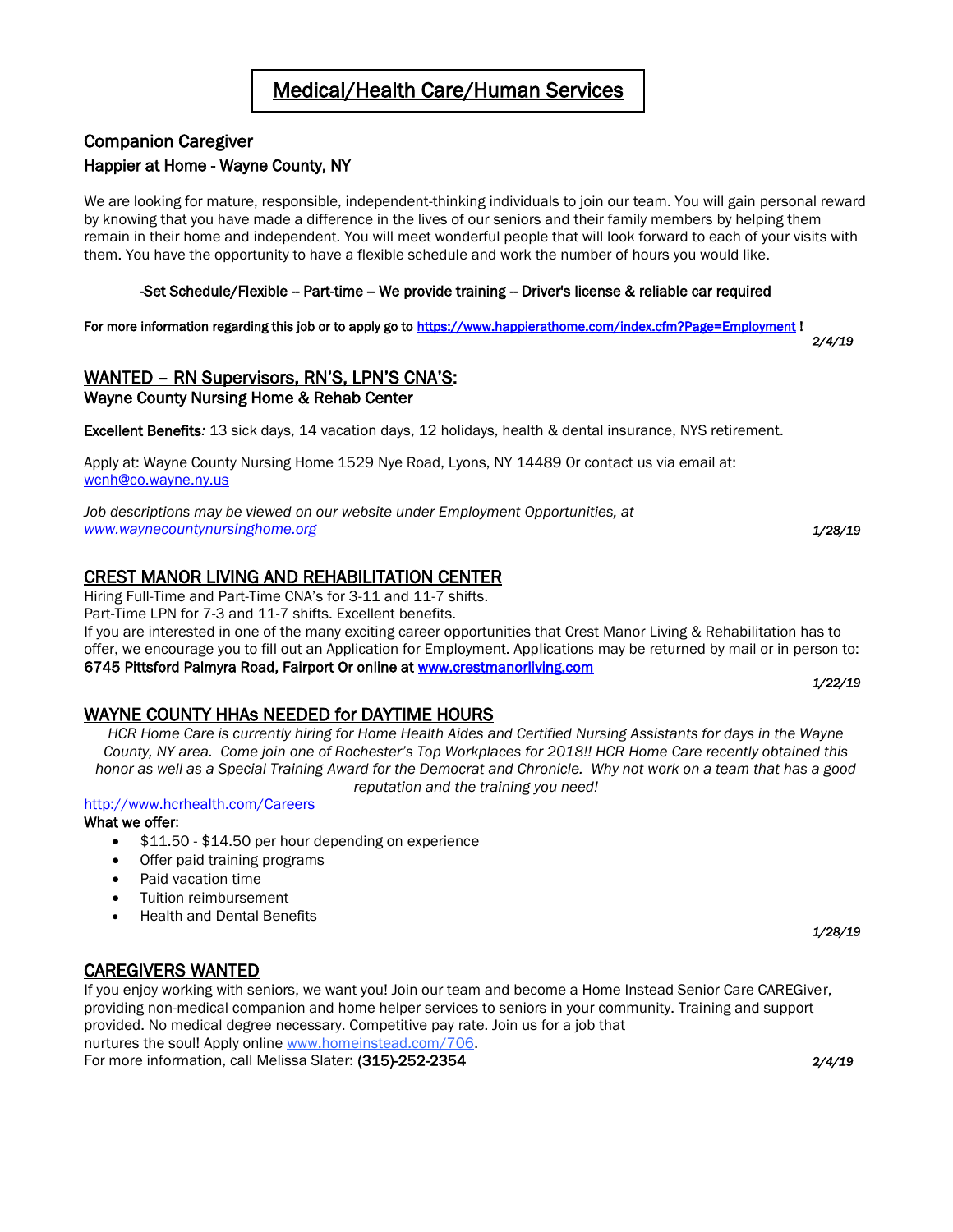# ROCHESTER REGIONAL HEALTH HAS THE FOLLOWING OPENINGS IN NEWARK, NY:

- Access Associate
- FT/PT/ Per Diem LPN
- Lead facilities Tech
- Pedeatric Nurse Practioner
- Physicians Assistant (hospitalist)
- FT/PT/Per diem Food Service Associate /cook
- FT/PT CNA
- FT Patient Outreach Coordinator (DSRIP)
- Pulminary Critical Care, Medical Director
- Pulminary Critical Care Physician
- Behavioral Health Tech
- Care Manager RN
- Unit secretary, inpatient mental health
- FT/PT/Per Diem Registered Nurse **•** FT/PT/Per Diem Patient Care Technician
- **•** Security Officer
- Medical Technologist (Generalist)
- Per Diem Care Manager RN
- CNA Training Program (Finger Lakes Region)
- New Graduate Nurse
- RN Psych Inpatient
- RN Inpatient Mental Health
- RN Womens Care
- otolaryngologist

To see all openings and/or apply, visit us online at: [www.rochesterregional.org](http://www.rochesterregional.org/) o[r https://careers.rochesterregional.org/](https://careers.rochesterregional.org/)

#### *1/28/19*

NEWARK MANOR - *Full Time and Part Time CNAs and Staff Helpers who would like to become CNAs* - Applications are available in the Business Office at 222 West Pearl Street, Newark

Monday through Friday 8:30AM to 4:30PM

For questions regarding the positions please call (315)- 331-4690 *1/22/19*

# FLACRA

Therapy Aide: FT/PT/ Per Diem positions in FLACRA's Residential programs. Location in Newark. Must be available evenings and overnight shifts which will include Saturday and/or Sunday hours. Shift Differential. Excellent benefits package.

Cook: Full Time position in Newark, NY. Responsible for the coordination of kitchen operations at Otte Hall. Food service experience and valid NYS Drivers' License required. Weekend availability, Tuesday-Saturday Shift.

*For additional information regarding these positions or other inquiries regarding employment at FLACRA, please send resume or fax to:* 

#### *315.462.6400*

LAUREL HOUSE COMFORT CARE HOME

Are you looking for an opportunity to make a difference to someone in need? Can you hold a hand and spend time talking with someone? Make a meal? Do laundry or dishes? Then you may enjoy spending time at Laurel House! We are seeking individuals to share time and kindness with our residents. No special skills or medical background is required, just a warm smile helping hands and a kind heart. *Training is provided and hours are flexible!*

#### Volunteers are needed for: Resident Care & Companionship || Special Event Support || Fundraising Community Outreach || Grounds & Maintenance

Hiring overnight caregivers, shifts (11pm - 7am) and per diem/on-call nurses.

Call Laurel House or visit our website for additional info and to complete a volunteer application: Laurel House • 224 Fair Street Newark, NY 14513 (315)-573-7028 • LaurelHouseComfortCare.org • [Jenn.Habecker@LaurelHouseComfortCare.org](mailto:Jenn.Habecker@LaurelHouseComfortCare.org)  *1/28/19*

# AMERICORPS - SEEKING NEW VOLUNTEERS

AmeriCorps is seeking volunteers to lead its Finger Lakes Living Healthy workshops to provide health education and support for those living with chronic health conditions throughout Cayuga, Ontario, Seneca, Wayne and Yates Counties. Members will earn a stipend while serving and will earn the Education Award upon completion. Members will be placed in health and human service agencies to help their customers learn self-management skills.

Call 315-665-0131, or visit waynecap.com Information sessions will be held on Tuesdays from 1pm-3pm.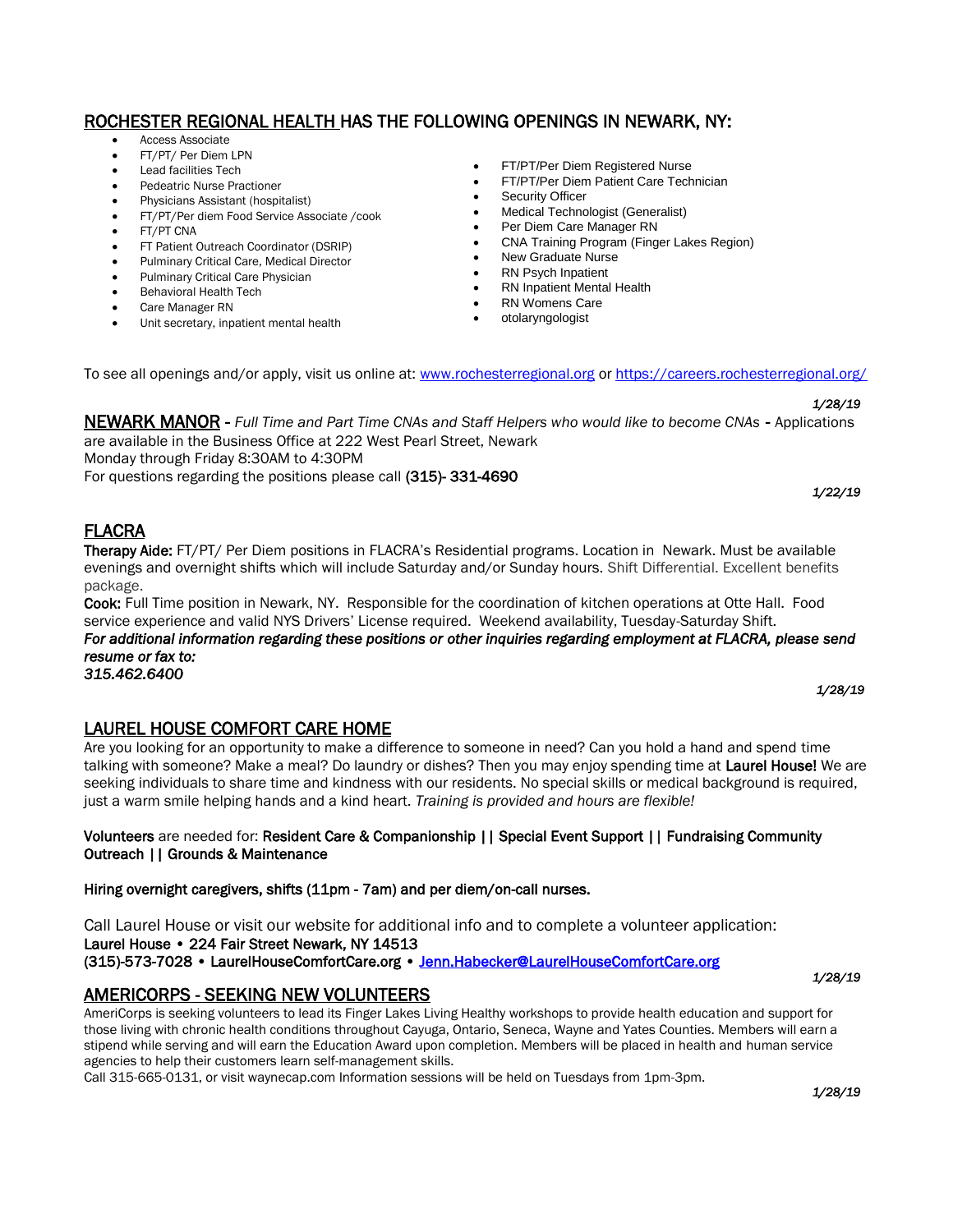# MULTIPLE OPPORTUNITIES THROUGH LIFETIME CARE in Newark, NY

- RN Registered Nurse Hospice & Palliative Care Various Schedule Options
- RN Weekends 30 for 40 Hospice (Wayne & Seneca County territory. Work 3 10's Every Sat/Sun + 1 Weekday and get paid for 40 hours. Retention Bonus Available)
- Home Health Aide Trainee (Training Provided Starting Pay \$11.10) Recruiting NOW for FUTURE OPPORTUNITIES
- Hospice Aide (certified HHA ) Various Schedules
- Visiting RN Various Shift Options
- RN Home Visits Various Schedule Options Available
- Speech and language therapist (various schedule and location options)

To apply go to<https://www.lifetimecare.org/> *1/28/19*

# JOIN THE NEW YORK STATE WORKFORCE

# As a LICENSED PRACTICAL NURSE!

Salary range: \$40,111 to \$48,772

Minimum Qualifications: Must have a current license and registration to practice in New York State, or a limited permit to practice in NYS, or an application on file for a limited permit to practice in NYS.

For more information: Finger Lakes DDSO Human Resources Office: (585)461-8800

E-mai[l Thomas.f.fitzsimmons@opwdd.ny.gov](mailto:Thomas.f.fitzsimmons@opwdd.ny.gov) 

#### As a DIRECT SUPPORT PROFESSIONAL!

Salary range: \$32,325 to \$44,311

Minimum Qualifications: High school diploma or GED equivalent; you must have a valid license to operate a motor vehicle in New York State at the time of appointment and continuously thereafter.

For exam application: Finger Lakes DDSO Human Resources Office: (585)461-880[0 http://dsacareer.com](http://dsacareer.com/)

# PHARMACY TECHNICIAN IN TRAINING

Rite Aid - Newark, NY 14513 (full time)

#### EXPERIENCE, SKILL and ABILITY REQUIREMENTS:

-Basic keyboarding/typing skills to efficiently enter information

-Ability to meet minimum age and other requirements as set forth in state law

-Ability to work a flexible schedule to meet the needs of the business

-Pharmacy Technician experience or education required

-Retail and/or customer service experience preferred

-High school diploma or general education degree (GED)

-Pharmacy Technician registration or certification where required by state law

-Willingness to enroll and complete the Rite Aid Technician Training Program within the specified period of time

-Additional details are available on the full job description. The same of the same of the same of the same of  $1/28/19$ 

# SHIFT SUPERVISOR (PART TIME)

# Rite Aid – Newark, NY

#### Experience / Requirements:

• In accordance with state law, candidates must satisfy minimum age requirements to sell and/or supervise the sale of alcohol and/or tobacco products. Ability to pass drug test.

• Committed to providing customer service that makes both internal and external customers feel welcome, important, and appreciated. Ability to preserve confidentiality of information.

- Ability and willingness to move with purpose and a strong sense of urgency.
- Ability to work weekends on a regular basis.
- Ability to work day or evening hours.
- Accuracy and attention to detail.
- Ability to organize and prioritize a variety of tasks/projects.

#### Education:

At least one (1) year of experience in retail, food service, restaurant or customer service industry, preferably at a supervisor level, and/or a two (2) year college degree. For more information about these job openings or to apply go to [https://careers.info.riteaid.com/?\\_ga=2.20601904.965357306.1546871491-509582044.1546871491](https://careers.info.riteaid.com/?_ga=2.20601904.965357306.1546871491-509582044.1546871491) !

*1/22/19*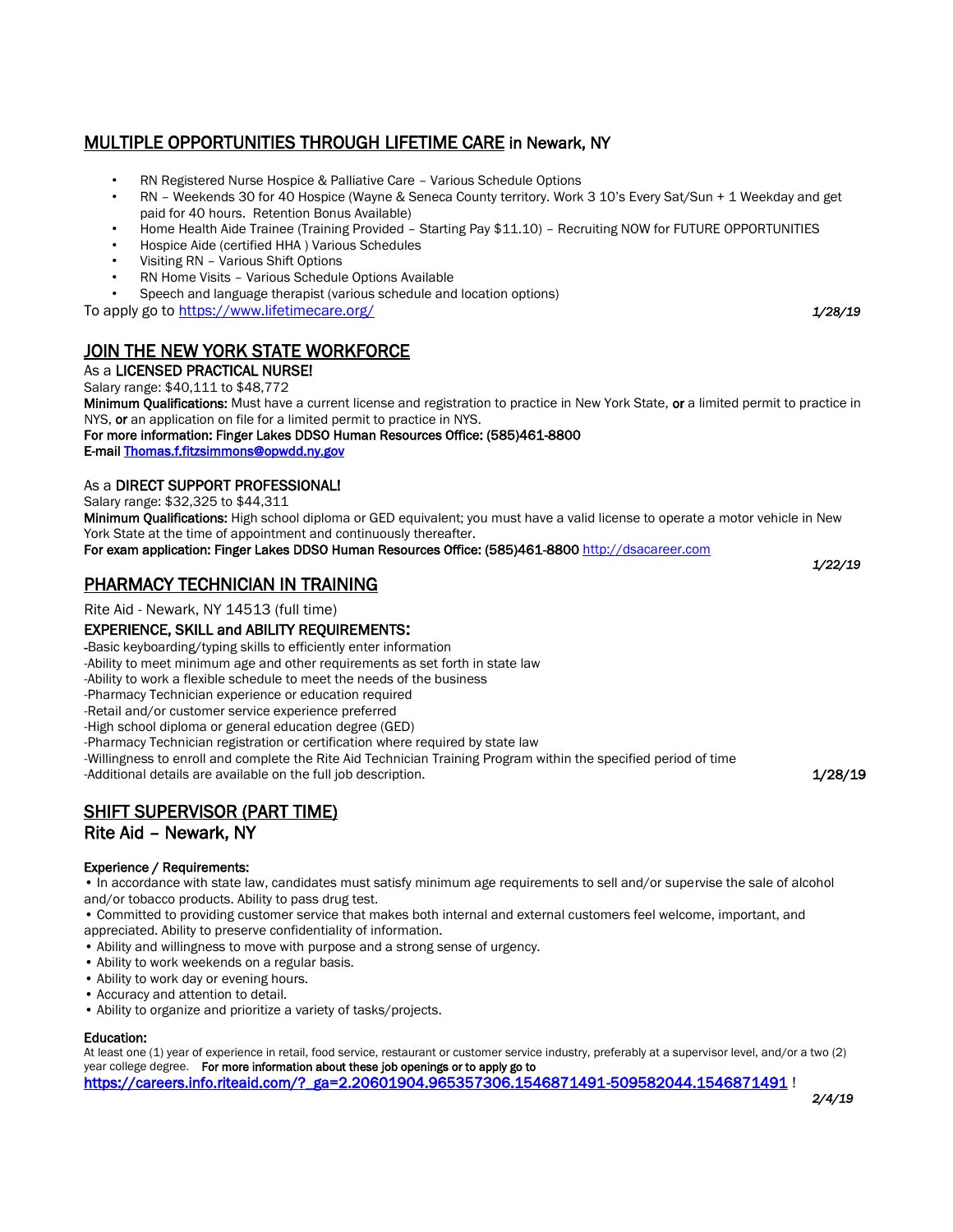# PERSON CENTERED SERVICES

Care Coordinator - Coordinate all aspects of the individual's care: healthcare, behavioral healthcare, community supports, any services required to meet needs of the individual. Temp Administrative Asst. - Support the Director of Care Coordination: scanning, data entry - verify and enter into MediSked accurately, other administrative tasks. *If interested please visit our Careers page on our website to apply!* [www.personcenteredservices.com](http://www.personcenteredservices.com/) *2/4/19* 

# Skilled/Manufacturing/Labor

| REMEDY is seeking PRODUCTION WORKERS! Call for appt. 315-597-6939                                                                                                                                                                                                                                                                                                                                                                                                                                                                                                                              | 1/28/19 |
|------------------------------------------------------------------------------------------------------------------------------------------------------------------------------------------------------------------------------------------------------------------------------------------------------------------------------------------------------------------------------------------------------------------------------------------------------------------------------------------------------------------------------------------------------------------------------------------------|---------|
| <b>HIRING IMMEDIATELY KELLY SERVICES is seeking PRODUCTION WORKERS.</b><br>Call for an appt. 315-331-8551 or contact Vicki. Golding@Kellyservices.com                                                                                                                                                                                                                                                                                                                                                                                                                                          |         |
| ADECCO STAFFING is HIRING for VARIOUS POSTITONS.<br>Call for an appt. 315-331-8532                                                                                                                                                                                                                                                                                                                                                                                                                                                                                                             | 1/28/19 |
| <b>BERRY GLOBAL</b><br>OPEN INTERVIEWS TUESDAY'S FROM 3PM - 7PM                                                                                                                                                                                                                                                                                                                                                                                                                                                                                                                                | 1/28/19 |
| 200 EAST MAIN ST., MACEDON NY 14502<br>TO LEARN MORE OR APPLY WITH AN ONLINE VISIT AT WWW.BERRYGLOBAL.COM                                                                                                                                                                                                                                                                                                                                                                                                                                                                                      |         |
| <b>IEC in Newark, NY</b><br>Remedy Staffing has all levels of assembly positions available. Need to be able to follow written instructions and be<br>able to inspect. It is a fantastic opportunity to grow within the company. An ideal candidate will be interested in<br>electronics, but no experience is necessary!<br>A and B shifts - Monday through Friday<br>Need to be able to work Saturdays<br>Pay rate starts at \$10.40 - \$13.00 BOE<br>8-10 hour shifts<br>Temp to Hire and Direct hire positions<br>Great training program - HSD/GED required<br>Multiple positions available | 1/28/19 |
| This is a great position for someone who loves electronics! Don't delay, Apply Now at www.RemedyStaffing.com or<br>Call us to set up an appointment at (315) 597-6939.                                                                                                                                                                                                                                                                                                                                                                                                                         | 1/28/19 |
| <b>NESCO RESOURCES</b><br>Multiple positions in various locations                                                                                                                                                                                                                                                                                                                                                                                                                                                                                                                              |         |

[CMM OPERATOR- Industrial](https://nescoresource.com/jobsearch/job-details/cmm-operator/11687281/1/JobDiva/) & Manufacturing - Palmyra [2nd SHIFT ASSOCIATE OPERATOR - Industrial](https://nescoresource.com/jobsearch/job-details/2nd-shift-associate-operator/11714522/1/JobDiva/) & Manufacturing - Marion [CNC PROGRAMMER](https://nescoresource.com/jobsearch/job-details/cnc-programmer/10981387/1/JobDiva/) – Engineering - Sodus ELECTRONIC TECHNICIAN- Engineering - Sodus SHIPPING/RECEIVING - Industrial & Manufacturing - Manchester [ASSEMBLY/ PRODUCTION ASSOCIATE](https://nescoresource.com/jobsearch/job-details/assembly-production-associate/11738525/1/JobDiva/) - Industrial & Manufacturing - Manchester [MAINTENANCE TECHNICIAN](https://nescoresource.com/jobsearch/job-details/maintenance-technician/11687241/1/JobDiva/) - Industrial & Manufacturing - Macedon [FACILITIES MAINTENANCE TECHNICIAN - Industrial](https://nescoresource.com/jobsearch/job-details/facilities-maintenance-technician/11689342/1/JobDiva/) & Manufacturing - Macedon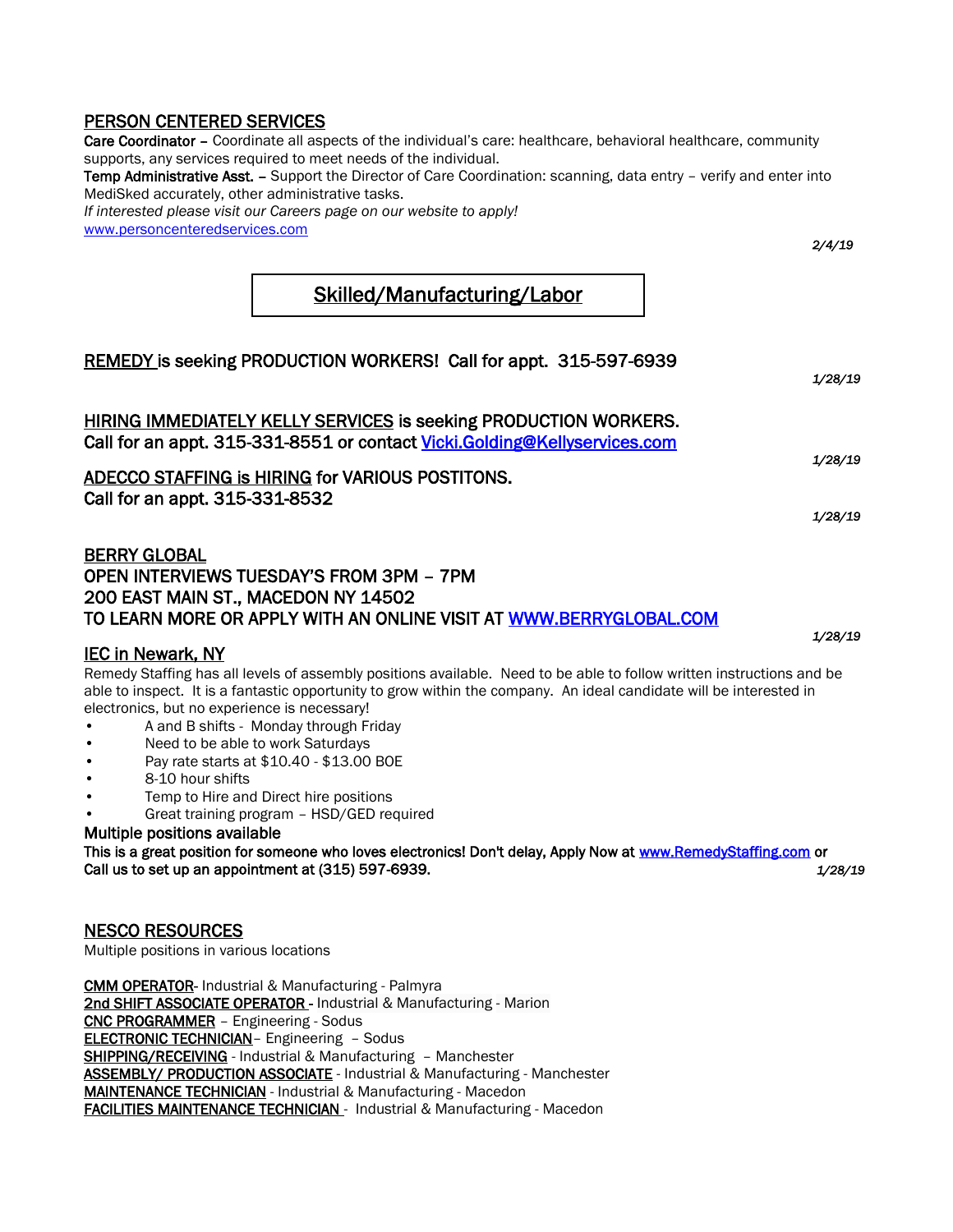For more information on these jobs or to apply go online to https://nescoresource.com/jobsearch/

# MCALPIN INDUSTRIES

255 Hollenbeck Street, Rochester, NY 14621

Phone: 585-266-3060 [sales@mcalpin-ind.com](mailto:sales@mcalpin-ind.com) [www.mcalpin-ind.com](http://www.mcalpin-ind.com/)

#### Robot Operator- Temp to Direct All Shifts (Walworth facility)

Responsible for loading and unloading the robotic welder. Must have High School Diploma and 2-3 years machine operator experience. Must have basic welding experience.

#### Powder Coating Laborers- Temp to Direct 1st Shift (Walworth Facility) and 2nd Shift coming soon!

Responsible for loading/unloading line, adhere labels, and all other aspects of the line. Must have High School diploma and at least 6 months experience in manufacturing environment. Must be able to lift 50 lbs, hard working and able to work in a team environment. Must have own transportation.

#### Associate Engineer- Direct Hire

Manages, creates, and updates part work instructions for use in nearly all areas of the facility. Performs drawing or documentation activities to support production as required. Must be versatile with various CAD modeling software, customer/internal part prints, BOMs/Routings, and become familiar with all areas of production.

Must have a Bachelor's degree (B.A.) (Manufacturing/Mechanical Engineering or related) and 2-3 years related experience. Must have working knowledge of Microsoft Word / Outlook / Excel, AutoCAD 2D, and strong 3D modeling experience (Solidworks).

#### CNC Operator/Set Up- Temp to Direct – 2nd Shift (Hollenbeck St.)

This position involves all phases of the laser turret combo operation, including tool building, repair, set-up and operation to complete sheet metal production per work instructions/blueprint specifications. Must have High School Diploma and minimum of 2-3 years of progressive die experience.

Spot Welder – Temp to Direct - 2<sup>nd</sup> shift (Hollenbeck st.) Responsible for welding together pats by means of operation of the spot welding machine. High school diploma and 1-2v years relevant experience.

#### *To apply for any of these position go to* [www.mcalpin-ind.com!](http://www.mcalpin-ind.com/) *2/4/19*

# SPINCO METAL PRODUCTS, INC.

POSITIONS OPEN FOR GENERAL FACTORY WORK AND QUALITY TECHNICIAN

MUST HAVE MEASURING ABILITIES AND GOOD MATH SKILLS. APPLICANT HIRED CONTINGENT ON PASSING DRUG TEST

PLEASE APPLY IN PERSON BETWEEN THE HOURS OF 9:00 am – 4:00 pm SPINCO METAL PRODUCTS 1 COUNTRY CLUB DRIVE NEWARK, NY 14513

MACO PKG- Maco Bag, located in Newark, NY, is a manufacturer, supplying high quality flexible packaging and copacking and assembly services. We are looking for reliable and dedicated employees to join our team.

Packer: (days and nights) Full-Time, Monday – Thursday (5:30am-4pm or 4pm-2:30am) to work in various areas of the plant. High School Diploma/GED a plus. Knowledge of food processing/packaging and/or flexible packaging a plus. Experience with ISO Standards preferred.

Dental Operators-Nights: Full-Time, Monday – Thursday (4pm-2:30am) to separate pouches from material belt, count, stack, and package per procedures. High School Diploma/GED. Minimum of 6 months experience as a machine operator in manufacturing environment preferred. Knowledge of food processing/packaging and/or flexible packaging a plus. Experience with ISO Standards preferred.

Maintenance Mechanic/Electrician: Full time mechanic/electrician (4pm-2:30am Monday-Thursday) to support and maintain machinery equipment. Must have strong mechanical and electrical experience, with the ability to diagnose mechanical and electrical malfunctions in machinery and equipment. Minimum or five years' experience in manufacturing environment pluz vocational school or technical training in electronics.

*1/28/19*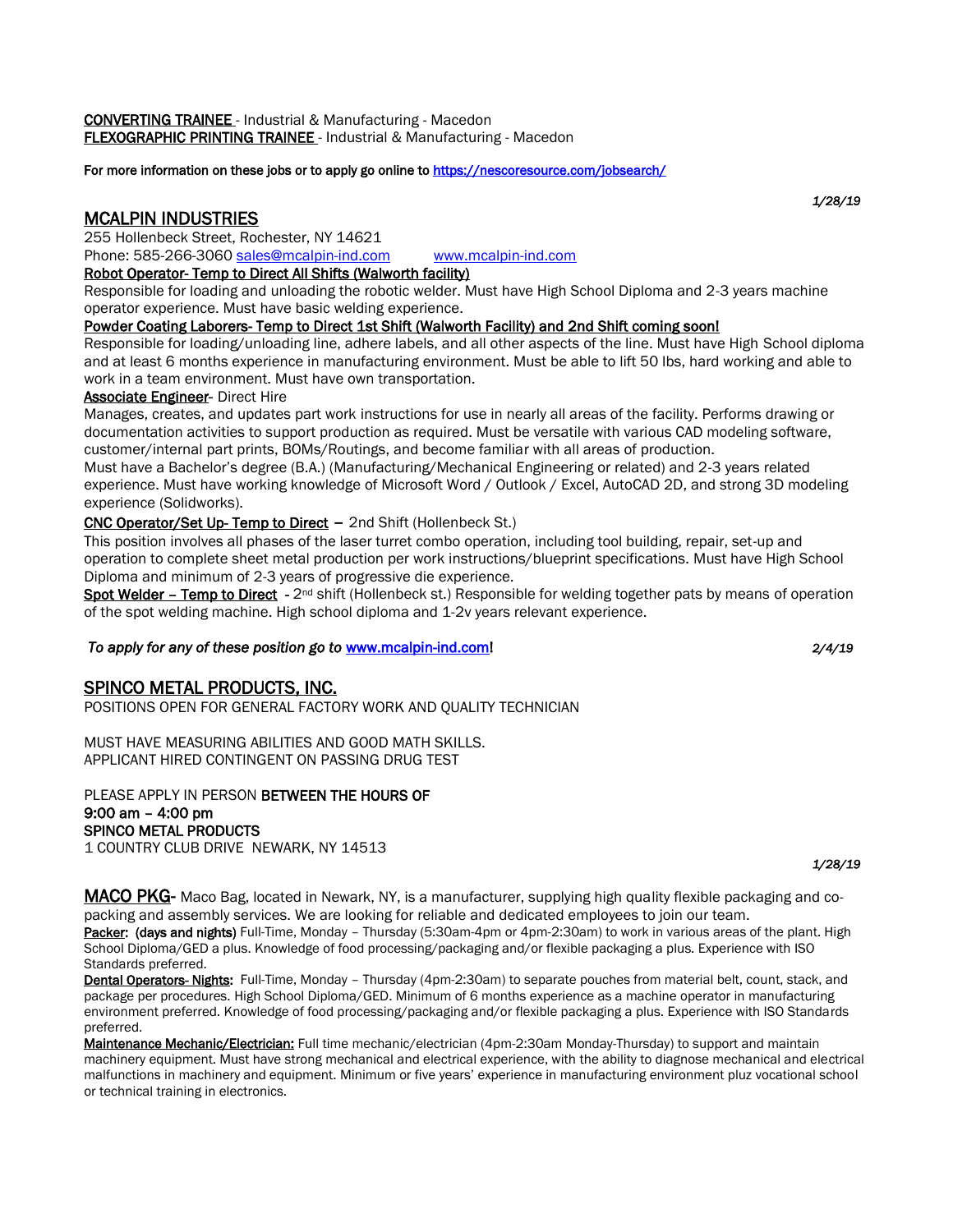| omolone and bare as possible per the abountenced propeas<br>Supervisor- Under the direction of the Production Manager, help coordinate day to day activities of shift resources related to the |         |
|------------------------------------------------------------------------------------------------------------------------------------------------------------------------------------------------|---------|
| Contract Packaging group in accordance with Maco Bag Business Objectives.                                                                                                                      |         |
| If interested, apply on-line at www.macobag.com                                                                                                                                                | 2/4/19  |
| <b>HELP WANTED: DAVENPORT OPERATOR</b>                                                                                                                                                         |         |
| C&C Automatics, Inc. Precision Screw and Machine Products 315-331-1436                                                                                                                         |         |
| craigp@ccautomatics.com                                                                                                                                                                        |         |
| 127 West Shore Blvd - Newark 14513                                                                                                                                                             |         |
| 4 1/2 day work wk w/ O/T (days) - Uniforms provided - 401k with Co. Match & Profit Sharing Plan                                                                                                |         |
|                                                                                                                                                                                                | 2/4/19  |
| <b>CARPENTERS NEEDED</b>                                                                                                                                                                       |         |
| Fingerlakes Construction Co. now hiring carpenters, applicants should:                                                                                                                         |         |
| *Have a minimum of 1 year of carpentry experience                                                                                                                                              |         |
| *Possess a valid driver's license                                                                                                                                                              |         |
| *Have basic knowledge of reading and understanding simple blueprints                                                                                                                           |         |
| *Be able to lift up to 80 pounds, and work at heights up to 30 feet                                                                                                                            |         |
| *Have basic hand tools, company provides all power tools                                                                                                                                       |         |
| The position is year around employment                                                                                                                                                         |         |
| Pay is based on experience, with full benefits, medical, dental, vacation, and holiday pay, 401k, and ESOP.                                                                                    |         |
| Applications can be picked up 8 a.m. to 4:30 p.m. weekdays at our office located at:                                                                                                           |         |
| 10269 Old Rt. 31 W in Clyde                                                                                                                                                                    |         |
| Applications also available on our website: fingerlakesconstruction.com                                                                                                                        | 1/28/19 |
| <b>ASSEMBLER - Multiple Positions</b>                                                                                                                                                          |         |
| Advanced Atomization Tech A Parker Aerospace and GE Aviation Joint Venture Clyde, NY 14433                                                                                                     |         |
| Assemblers-Machinists-Engineers-quality                                                                                                                                                        |         |
| OPPURTUNITY FOR GROWTH                                                                                                                                                                         |         |
| For more information about this job or too apply go to https://www.parker.com/                                                                                                                 | 1/28/19 |
| <b>GENERAL LABOR</b>                                                                                                                                                                           |         |
| <b>Smith Metal Works of Newark INC</b>                                                                                                                                                         |         |
| General Labor position, Monday - Friday 40 hours per week. Looking for an experienced individual with general                                                                                  |         |
| knowledge of metal fabrication, bending, shearing, de-buring & assembly. Knowledge of welding (all metals, TIG/MIG) a                                                                          |         |
| plus. Starting wages will be based on experience (\$ 11.00 - \$ 13.00/hr).                                                                                                                     |         |

Quality Assurance Engineer- Plan and direct initiatives for the development, application, and maintenance of quality standards for manufacturing processes, materials, and products. Develops and initiates standards and methods for inspection, testing, and

Bartelt Operator CP Nights- Operation of automated or semi-automated machines in accordance with established procedures and guidelines. This position is responsible for following standard work methods and practices safe work habits to ensure production is

evaluation utilizing knowledge in engineering fields such as chemical, electrical, or mechanica

as efficient and safe as possible per the documented procedures.

#### Company Benefits include partial payment of Medical, 401K match, paid time off. *1/28/19*

#### MARION CROP CONSULTANT

[Nutrien Ag Solutions](https://www.indeed.com/cmp/Nutrien-Ag-Solutions) - Marion, NY

#### Skills:

-Demonstrated leadership experience in agriculture or a combination of education and work experience.

- Excellent interpersonal, communication, planning, problem solving, and organizational skills.

-Highly skilled at business/enterprise analysis. -

Strong time management capability.

#### Qualifications: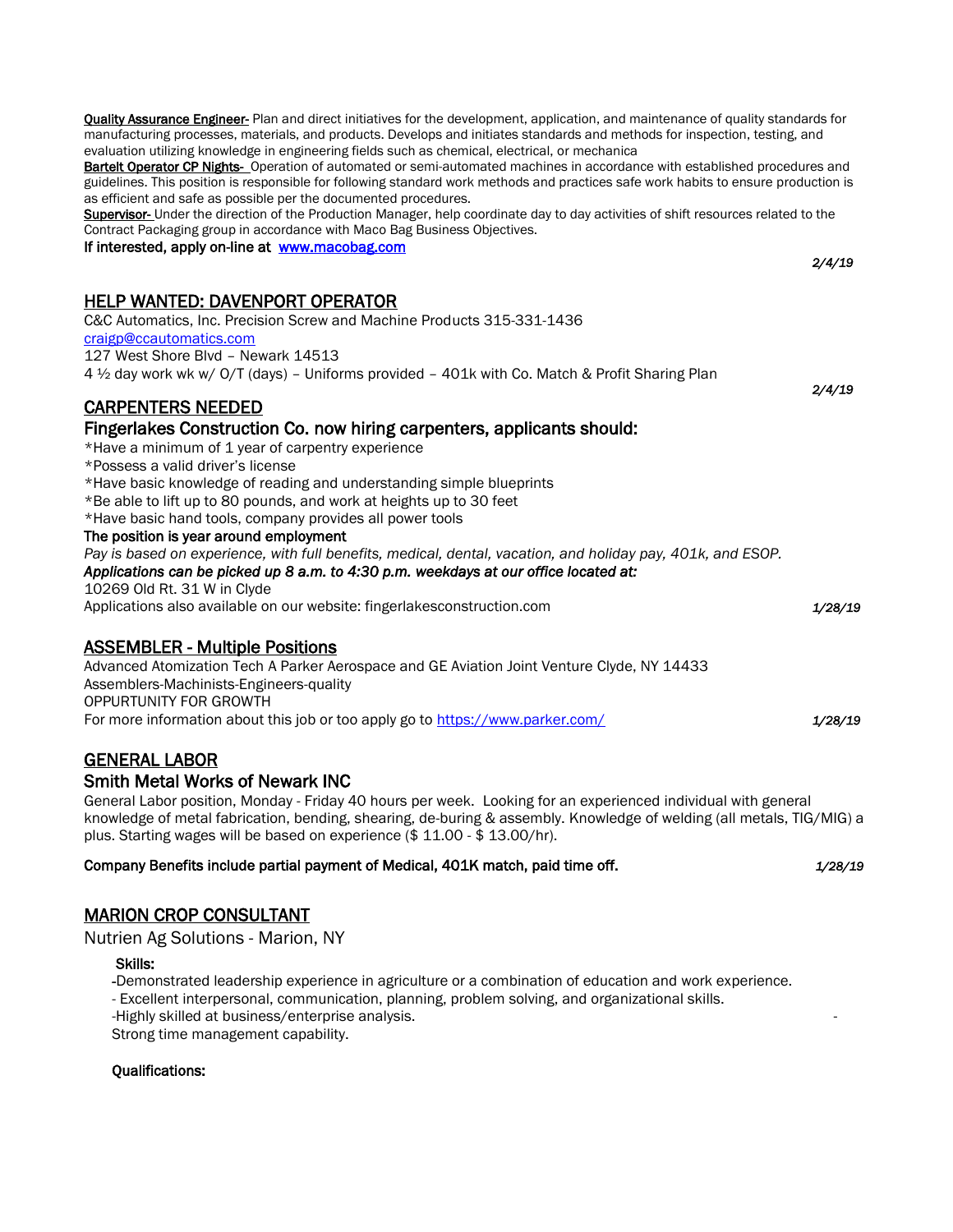-Proficient use of computer programs to include Excel, Word, Outlook, and PowerPoint.

- Minimum of 2 years' experience in agronomy sales. Valid Driver's License.

Must pass pre-employment drug screen and company requirements.

#### For more information about this job or to apply, go online t[o https://www.nutrienagsolutions.com/careers?jobid=2019-8574](https://www.nutrienagsolutions.com/careers?jobid=2019-8574) !

# KREHER FAMILY FARMS Wolcott NY, 14590

#### EGG PACKER - Processing · 02

Requirements: Experience working in a food processing plant is a plus (but not required) - Must be dependable, consistent and reliable - Show up for work on time, every time, as scheduled. - Good dexterity, and ability to multitask in a fast paced environment - Weekend availability - High school diploma or GED preferred.

#### CASELINE AND COOLER - Egg Packaging and Shipping · 01

Requirements: Must be customer focused - Possess a strong work ethic with a high level of energy - Have ability to multi-task and be driven towards excellence - Must be able to use a pallet jack - Maintain a positive, can-do attitude - Work at fast pace while focusing on safety while handling a fragile product - Ability to work closely and collaboratively with team members - Very good observation skills - Available some weekends - High school diploma or GED preferred.. GENERAL FARM LABORER - FLEX · 01

The General Farm Laborer (Flex Team) in Wayne County is responsible for a variety of jobs on a poultry farm in Wolcott, NY. The work primarily includes tasks associated with pullets (young chickens) along with layer hens. These duties include: barn washing and sanitizing - bird moving - vaccinating - and other duties as needed.

A successful candidate will be self-motivated, reliable and dependable, possess good mechanical aptitude, and a desire to work in a physical job. CDL class A license is preferred but not required. Flexibility to work in many areas of the operation and with various personnel is required. Flexibility to work a lot of overtime on a fairly regular basis is required (often 55-60 hours per week).

Requirements: Mechanically inclined - Someone who likes physical farm work, and being a productive member of a critical team on our farm.

#### POULTRY CARE ATTENDANT - Care · 01

Requirements: Applicants should have a general knowledge of animal care standards - Be a self-starter who is equally productive working independently or on a team - Enjoy working with, caring for and being around animals.

#### [ELECTRICAL TECHNICIAN](https://krehers.workable.com/j/3D4B11B1C6) - Maintenance · 01

Requirements: Knowledgeable of HVAC, various electrical, pneumatic, hydraulic, mechanical system and how they interact with each other - Experienced with PLC's - Able to trouble shoot, replace, and program VFDs - Experience troubleshooting and repairing of the following electrical circuits: - 120/208 single and 3 phase power circuits - 480/ 277 single and 3 phase power circuits - Control circuits of various voltages - Experience with or be willing to learn plumbing - Understands the difference between and able to work with digital and analog circuits - Effective both working independently and as a member of a team - Highly effective interpersonal and organizational skills - Effective verbal and written communication - Will be required to work overtime as needed - Possesses a "can do", positive attitude.

## CONSTRUCTION LABORER

Patrick Concrete Constructors – Sodus and Macedon, NY Continuously accepting applications for the following positions:

Certified ASME Welder/Fabricator

Craft/Skilled laborer

Heavy Duty Equipment Operators Superintendents and Project Managers

#### Requirements:

-Must be familiar with concrete work and concrete tools -Must be willing to work in all types of weather -Motivated individual with a great work ethic -Can follow directions well -A willingness to adapt to a challenging work environment and the desire to learn and grow with the company is a must -Full time hours, Monday - Friday, 7:00a-4:30p. \$14-\$16 dollars an hour.

For more information about this job or to apply go to http://patrickconstructors.com/Careers.html *2/4/19*

*2/4/19*

*2/4/19*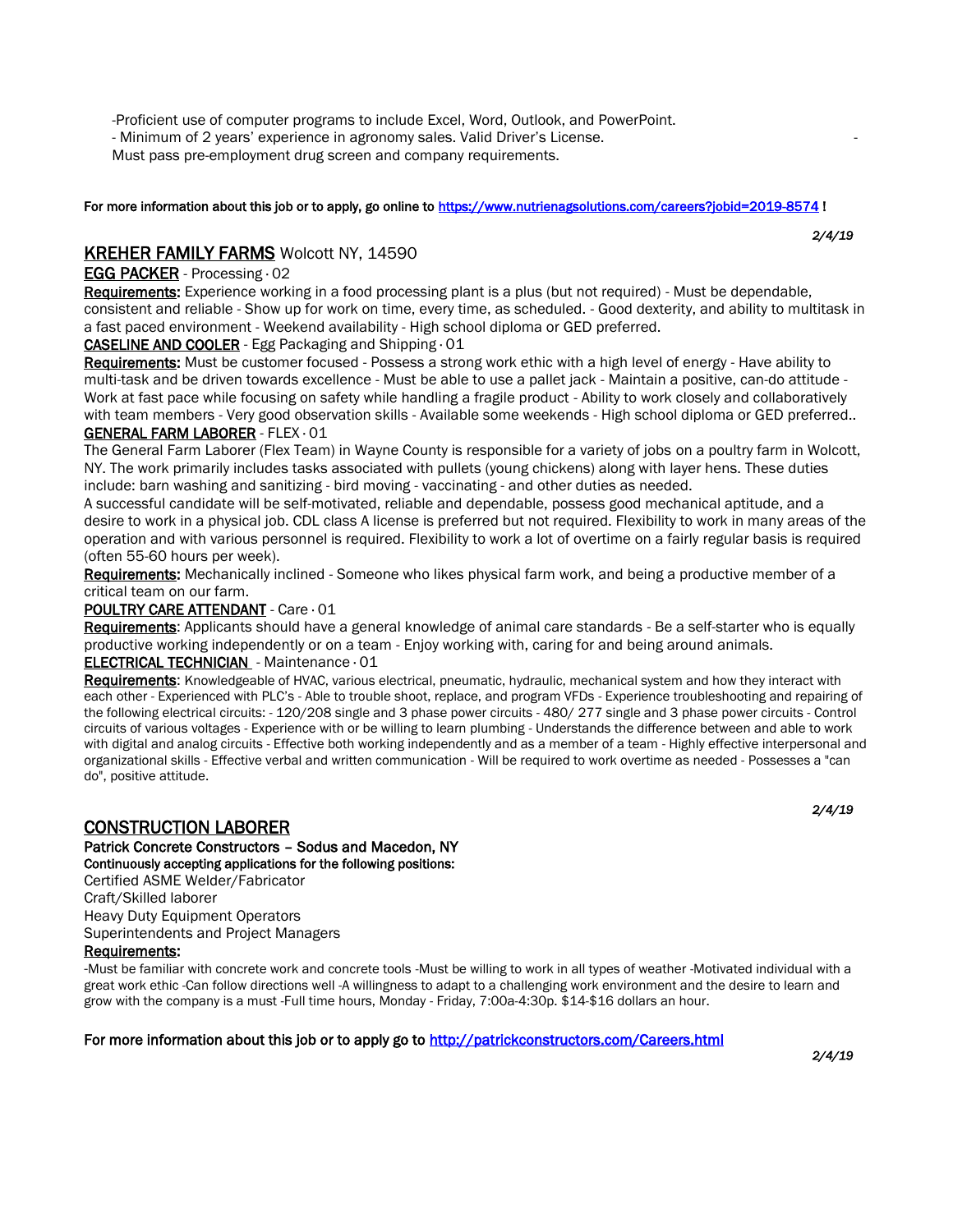# LEGENDARY AUTO INTERIORS

If you are seeking for JOB SATISFACTION in a successful fast-moving environment, then THIS COULD BE THE JOB FOR YOU! We are looking for an individual with a minimum of 2 years' experience in a production environment as a machine operator.Must maintain good trouble-shooting skills, skills necessary to train others, maintain a high standard of quality and safety, and good mechanical aptitude. Excellent starting pay and benefits after 90 days. Drug screen required.Sales

Professional: Seeking qualified sales representative for inside sales position. Prefer 3 years selling experience with demonstrated record of achievenment. Some weekend travel to attend car shows required. Previous industry experience and knowledge of muscle cars is a plus. Excellent starting pay and benefits.

#### Warehouse Position (Order Picking, Packing, Processing):

Knowledge of warehouse and inventory procedures performs various assigned duties having to do with preparation, expediting and dispatching of shipments. Check products to be shipped against shipping invoice to insure proper amounts, identification and correct products and customer. Responsible for type of packing requirements necessary to insure safe transportation for shipments and insure travel quality. Process shipment using computerized UPS/FedEx shipping system. Picking Tickets; Pull items from stock and sign off on each item, verifying part number, quantity, customer, and inspecting items for condition prior to packing for shipment.

Industrial Sewing Machine Operator: Must have the ability to operate low and high speed industrial sewing machine(s) and have general knowledge and understanding of machine(s). Have the ability to take verbal and written direction(s) and understand the English language. Have the ability to read and understand measuring devices, job work orders and how that will relate to the cutting and sewing of materials in accordance to specific patterns and the inspection of materials and products being sewn. Must keep all parts together and keep track of all paperwork and parts that stay together. Must be able to keep records of products sewn. Must pay attention to details on the patterns in an effort to complete the assignment with a minimum of re-cuts (errors). Must be flexible to be cross trained in other department(s) if company needs require it. Ability to work in a team environment to meet the department's goals.

You may apply in person or get an application by visiting our website at: LEGENDARY AUTO INTERIORS, LTD 121 West Shore Blvd., Newark, NY 14513, www.legendaryautointeriors.com (315)331-1212 ext. 226 *1/28/19*

## K&D DISPOSAL INC.

#### -Truck Helpers

K&D Disposal located at 5076 Route 31 Newark is looking for helpers to work on the back of the truck. - CDL drivers: Residential, Commercial, Recycling and Front Load A copy of your MVR is need upon interview. Drug Free Applications are at the office. Located at 5076 Route 31 Newark, NY 14513 or send resume to [kddawn4790@yahoo.com](mailto:kddawn4790@yahoo.com) *1/28/19*

GENERAL LABOR (Full-time)

Career Level: Entry Level Date Needed By: 2/20/2019 Travel: 0 - 10%

#### Job Requirements

**Education:** High School diploma or equivalent Required Skills: Read, write and comprehend at a high school level. Have the ability to follow instructions and be a team player. Must be reliable and safety-oriented. Physical requirements: Must be able to lift, push or pull up to 50 pounds occasionally.

#### For more information on these jobs or to apply go online to

<https://silgancontainers.mua.hrdepartment.com/hr/ats/JobSearch/search>*1/28/19*

## MILLWRIGHT(Full-time)

Career Level: Experienced (Non-Manager) Date needed by: 2/20/2019

Shift Type: Second shift Travel: 0-10%

JOB REQUIRMENTS: -High School Diploma or Equivalent. Certification of machinist or graduated from a trade school as millwright preferred or 5 years experience as a millwright. Attain satisfactory score on job related tests. Familiar with the use of hand and power tools used on the job. -Ability to read and comprehend blue prints and drawings, hand books, specifications, equipment manuals, parts lists and other written material associated with the job within a reasonable time -Possess the necessary hand tools to set up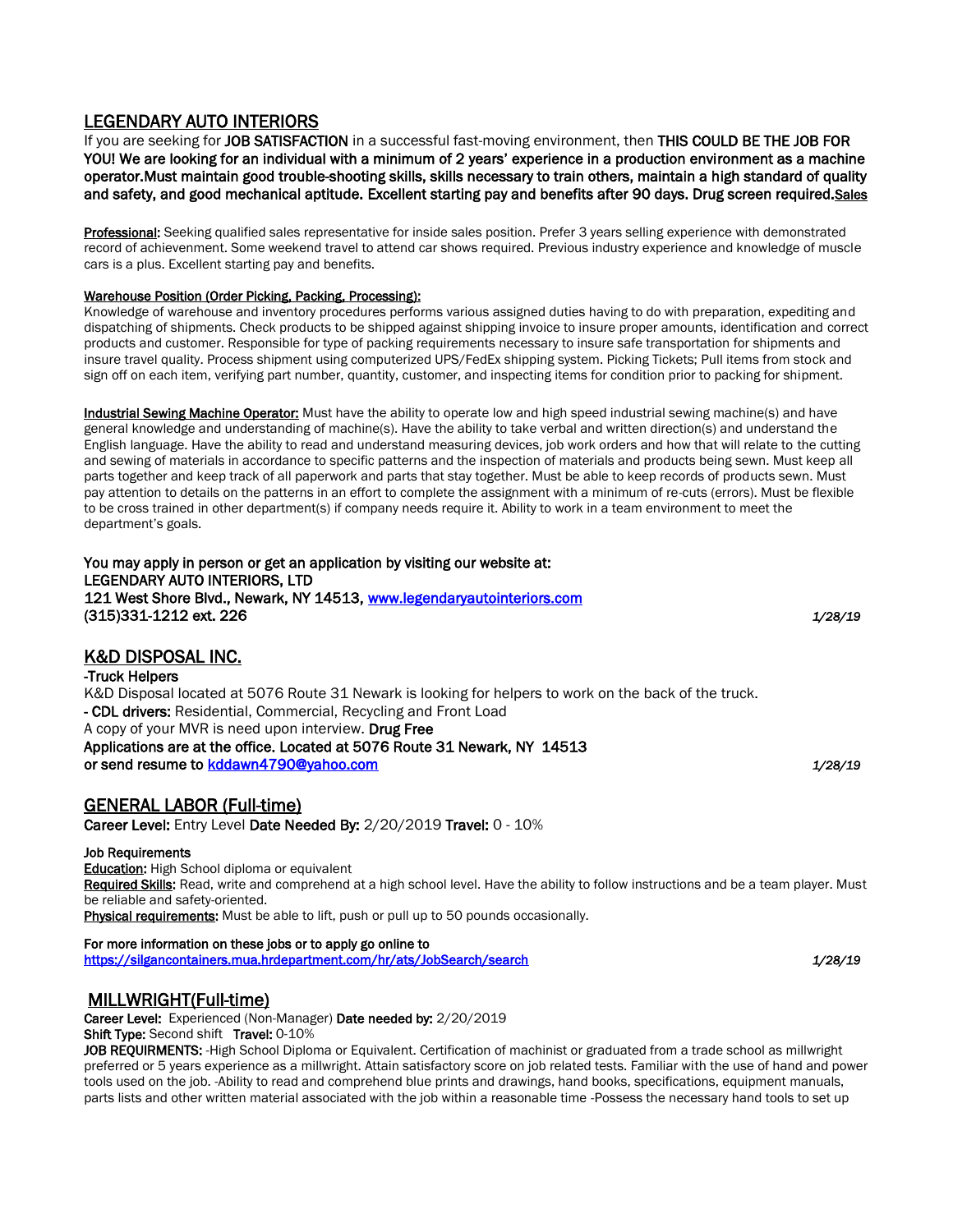and maintain all shop machinery associated equipment. WORK ENVIRONMENT: High noise levels, vibrations, varying atmospheric conditions and temperatures, hazardous chemicals.

For more information on these job or to apply go online to: <https://silgancontainers.mua.hrdepartment.com/hr/ats/JobSearch/search>

*1/28/19*

# VERN'S MACHINE CO.

### Marion, NY

Order Number: NY1289402 Date Job Order Received: 01/24/19 Number of Openings: 3 Company Name: Vern's Machine Co. Job Title: Machine Operators/OC Minimum Experience Required: No experience requirement provided Pay: \$12.00 - \$25.00 Hourly Hours per Week: Not specified Work days, Duration: Monday thru Friday. Full time, regular Minimum Education Required: Less than high school Driver Licenses, Including Endorsements: No drivers license required

How to Apply: To apply, contact the employer in person, by telephone, or by email: Visingard, Alan 4929 Steel Point Rd. Marion, NY 14505 Phone: Visingard, Alan (315) 926-4223

Email: [verns@hughes.net](mailto:verns@hughes.net)

#### *1/28/19*  MAINTENANCE TECHNICIAN - IMMEDIATE OPENING

#### CONIFER IS GROWING - JOIN A GREAT TEAM!

*We are in the business of making homes for those who need them most!* 

Conifer Realty's Williamson Orchard Estates (Williamson, NY) and Sodus Benton Place (Sodus, NY) are looking for a motivated, hardworking, customer service-oriented Maintenance Technician. Are you one who likes everything to look neat & clean? Are you a fix-it type person who takes pride in your work? Successful candidates will be responsible for the neat presentation, cleanliness and maintenance of the building including grounds and fixtures. Ability to multi-task with good communication skills to interact with residents, vendors and contractors important.

Successful candidates should have minimum 6 months to 1+ years' prior maintenance experience in routine painting, light plumbing, minor electrical wiring, carpentry, cleaning and other related maintenance activities using both hand and power tools desired (preferably in an apartment community setting). Drivers' license and reliable transportation required. Snow removal and on-call emergency hours on a rotation basis and mandatory when scheduled.

# APPLY TODAY – all applications required through link below or through our website:

[www.careersatconifer.com](http://www.careersatconifer.com/) - scroll to Job # NY19108.

*1/28/19* 

# TWIN OAKS LAWN & LANDSCAPE, INC.

#### Macedon, NY

Daily trans provided from a central location to/from worksites in Wayne county. 5 TEMP, FT Landscape Laborer pos: 4/1/19 – 11/24/19, 7a-4p, 40 hrs/wk. OT varies, M-F, some Saturdays required, schedule varies. Weekly pay: \$15.10-\$16.00/hr, \$22.65-\$24.00/hr OT. Potential raises at employer's discretion. Digging holes for and installation of trees, flower and shrubs, running wheel-barrows for mulch and dirt/soil, graveling holes, leaf raking, laying grass seed. Able to lift 100lbs. No exp req'd, will train. Employer provides housing at no cost to the employee. Employer provides workers at no charge all tools, supplies, equip req'd to perform job. Initial trans (including meals &, to extent necessary, lodging) to place of employment provided, or its cost to workers reimbursed, if worker completes half the employment period. Return trans provided if worker completes employment period or is dismissed early by employer. *Inquire about job opportunity or send applications, indications of availability, &/or resumes directly to Phone: (585)482-2990, Email[: marcia@twinoakslandscape.net](mailto:marcia@twinoakslandscape.net) or the nearest NY SWA, Finger Lakes Works Career Center, 1519 Nye Road, Lyons, NY 14489, (315)946-7270 2/4/19*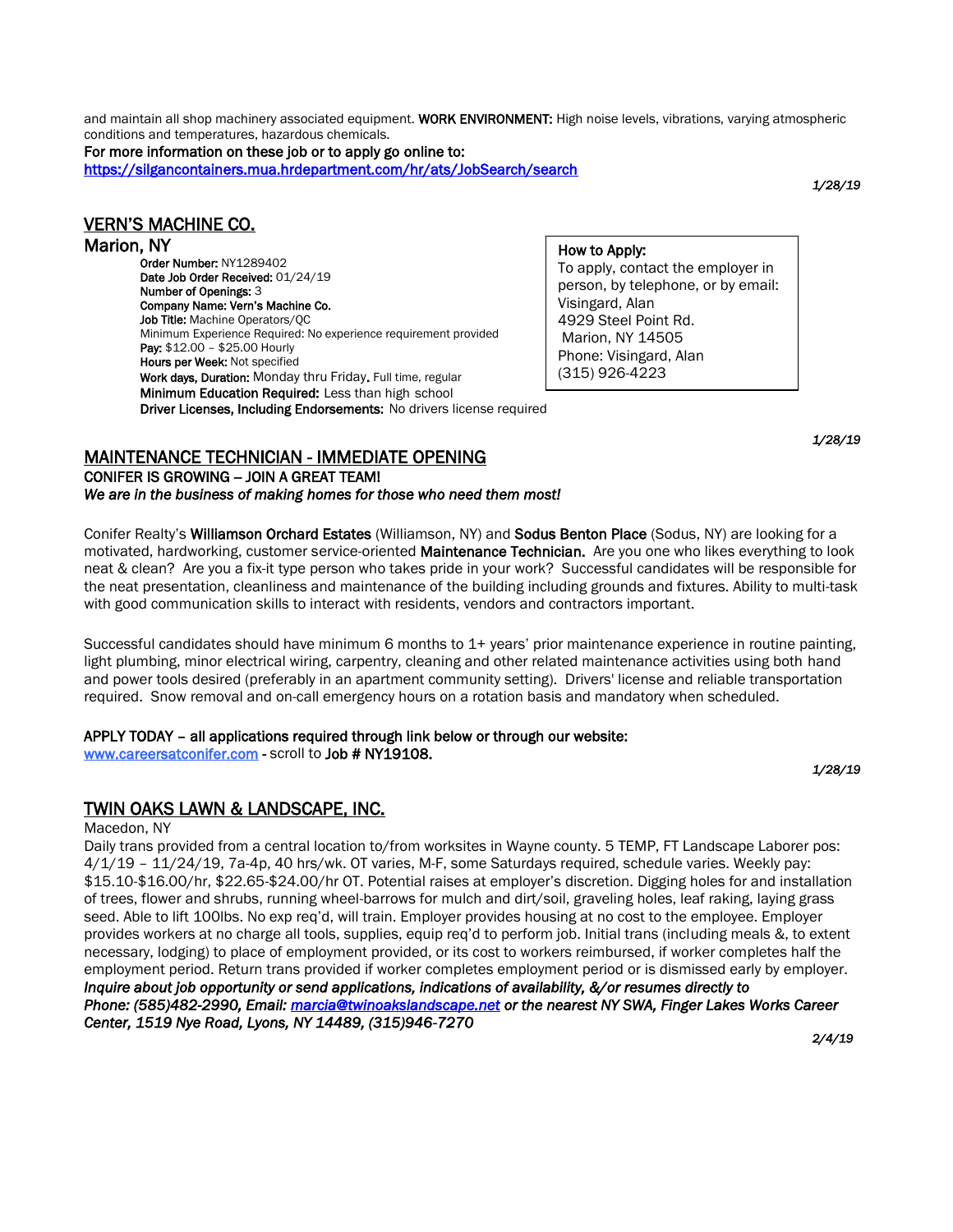# Restaurant/Food Service

## DEL LAGO RESORT • Casino

NOW HIRING: • Dealers • Food and Beverage • Housekeeping • & More! *Visit www.delLagoresort.com for details 1/28/19*

## MCDONALD's

Now Hiring For All Positions including Crew, Shift Manager, and Department Manager At the Following Locations: Lyons, Newark, Wolcott, Williamson,Macedon, and Ontario Apply online at: <https://restaurantjobs.mcdonalds.com/>

KONSTANTINOU'S RESTAURANT - SERVER

#### Ontario, NY 14519

Konstantinou's Restaurant & Brick Oven Sports Bar is currently hiring servers. Call Pro at 585-509-3829 to set up an interview. Also there is an application on there website just go to [http://konstantinous.com](http://konstantinous.com/) *1/28/19*

# BOB'S SUPERMARKET

#### FULL-TIME ASSISTANT STORE MANAGER, P/T DELI STAFF & CASHIERS

12030 Park Lane, Wolcott, NY 14590

People skills are a must. Duties include but are not limited to Cashier, Stocking, Customer Service, Back Door Receiving, and other Management Duties. High School Diploma or GED a must.

Continuously accepting applications!

Applications available at Customer Service No Phone calls, please.

# PARKER GRILLE & TAP HOUSE

Wanted: BUSSER, AND SERVERS - Apply within. *1/28/19*

# WENDY'S HIRING NOW! Newark, NY

#### RESTAURANT MANAGER- SHIFT SUPERVISOR – CREW MEMBER

To apply for this job go to [https://careers.wendys.com/.](https://careers.wendys.com/) You can also pick up an application at the Newark location!

## BURGER KING HIRING NOW!

#### Crew Member job in Newark, NY

**SUMMARY:** The Team Member position is responsible for providing exceptional guest service and support, while working closely with the Restaurant Managers and other Team Members to maintain operational standards and procedures. This position operates under the direction of the General Manager, Assistant Managers, and Shift Coordinators. This position has direct interactions with Guests and members of the field operations team.

*QUALIFICATIONS*:  *\*Must be at least sixteen (16) years of age\**

*\*Willing to accomplish all restaurant tasks*

*\*Comfortable working in a fast paced environment*

*\*Ability to interact productively with co-workers and function well in a team environment*

*\*Ability to resolve consumer issues with tact*

**\*Age may vary depending on state.** FOR MORE INFORMATION ON THIS JOB OR TO APPLY GO T[O https://www.bk.com/careers/opportunities](https://www.bk.com/careers/opportunities) 

*1/28/19* 

*1/28/19* 

*1/28/19*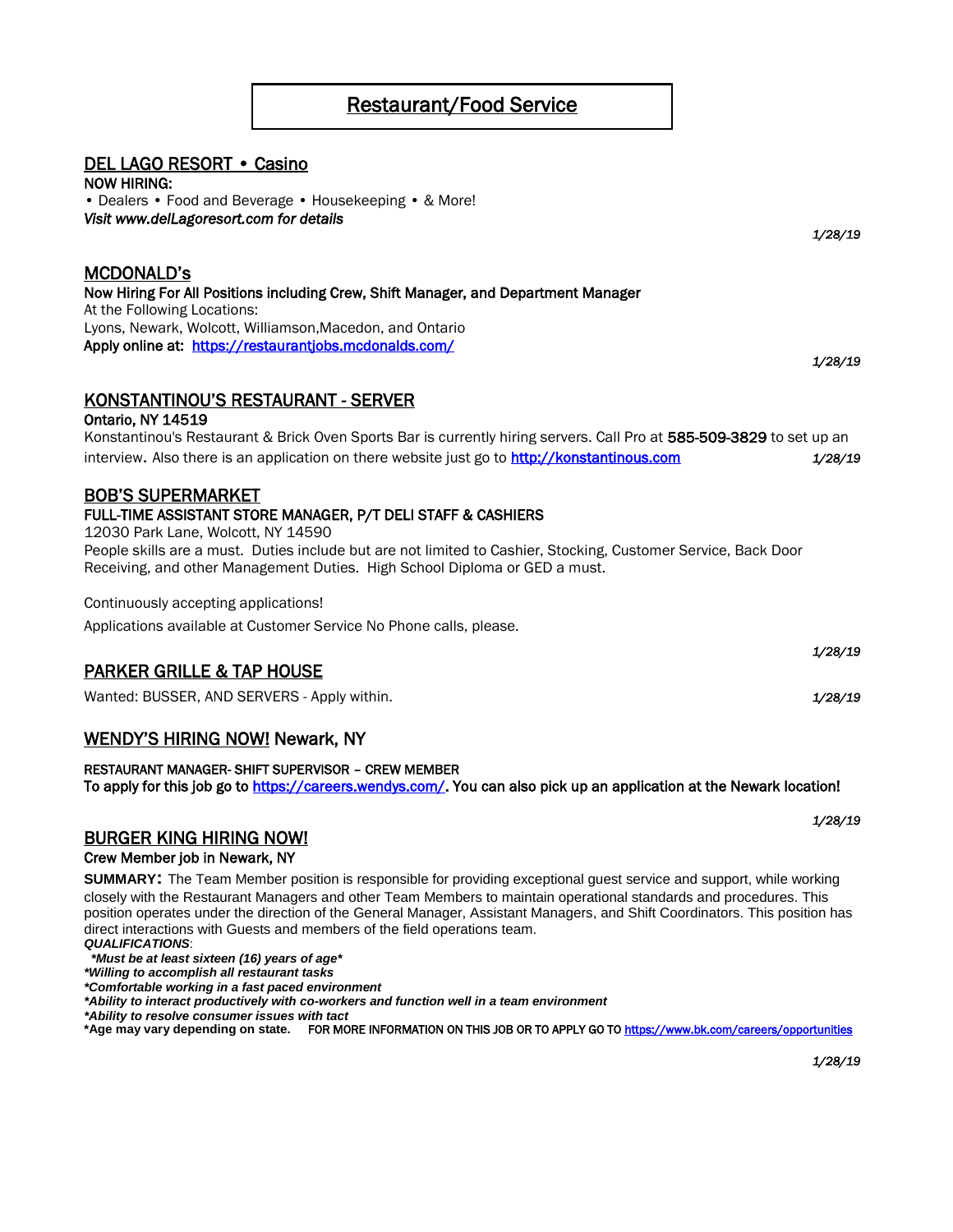Now Hiring Experienced Staff! Must have experience for what you are applying for. Stop in or send a private message on their facebook to set up an interview within the week.

*1/28/19*

# FOOD SERVICE WORKER

E.B. GATORS – Lyons, NY

Tim Hortons Cafe & Bake Shop - Newark, NY

Now accepting applications for cashier, customer service, sandwich maker, for all shifts, morning availability preferred. Part time and full time available, and we offer flexible schedules.

#### Requirments:

-reliable and dependable, on time a must - professional and friendly - able to multi-task and work fast - organized - committed to strong teamwork - able to wear a headset - able to lift boxes up to 50 lbs -able to continuously stand for longer periods of time - reliable transportation - previous experience in the food service industry baking/cooking is required for this position

Apply on-line at :<http://jobs.timhortons.com/opportunities/restaurant/team-member> *2/4/19*

*1/22/19*

*1/22/19* 

# Sales/Customer Service

# CUSTOMER SERVICE SUPPORT REP

# Full Time - Spinco Metal Products, Inc - Newark, NY 14513

Applicant should have strong computer skills and working experience with Microsoft Word and Excel. Good organizational and communication skills and ability to handle multiple assignments will be a plus. Salary commemorates with abilities. Excellent benefit packages. Experience: Customer Service: 1 year (Preferred) For more information about this job or to apply go to <https://spincometal.com/contact-us/>

# DOUG KENT ROSE BOWL LANES – 725 West Miller Street | Newark, NY 14513

Looking to add a few friendly new team members! Please stop in for an application *1/28/19* 

SPEEDWAY LLC Newark,NY - Full time Customer Service Representative

Go online to <https://www.speedway.com/careers/> and search the Newark area to apply

# EXPRESS MART Hiring Multiple Positions in Various Locations

Marion, NY - Newark, NY - Palmyra, - NY Phelps, NY

## Sales Associate 1 – Sales Associate 2 – Team Leader – Co -Manager- Deli Associate/Line cook

\*High school diploma or GED required with prior retail experience. - The ability to work scheduled shifts (holidays & weekends). - The ability to stand for long periods of time servicing guests. - Ability to read, speak and communicate the English language. - Ability to count and write to accurately complete all documentation. - Ability to operate & use all equipment necessary to run the store. - Ability to move or handle merchandise throughout the store generally weighing between 0-50 pounds. - ability to climb a ladder. - Tasks are performed inside the store and outside in all areas of the facility. Including exposure to cold while working in the cooler and on the exterior of the building maintaining the parking lot and all surrounding areas with in the parking lot.

For more information regarding this job or if you are looking to apply, go t[o http://www.expressmart.com/careers/](http://www.expressmart.com/careers/)

#### *1/28/19*  DOLLAR GENERAL is Hiring!

#### Looking for assistant Store Manager Candidates for Newark location. Also looking for sales associate and lead sales associate.

•High school diploma or equivalent strongly preferred.

•One year of experience in a retail environment preferred for external candidates; four months experience as a Dollar General assistant store manager required for internal candidates.

To apply go to: http://www.dollargeneral.com/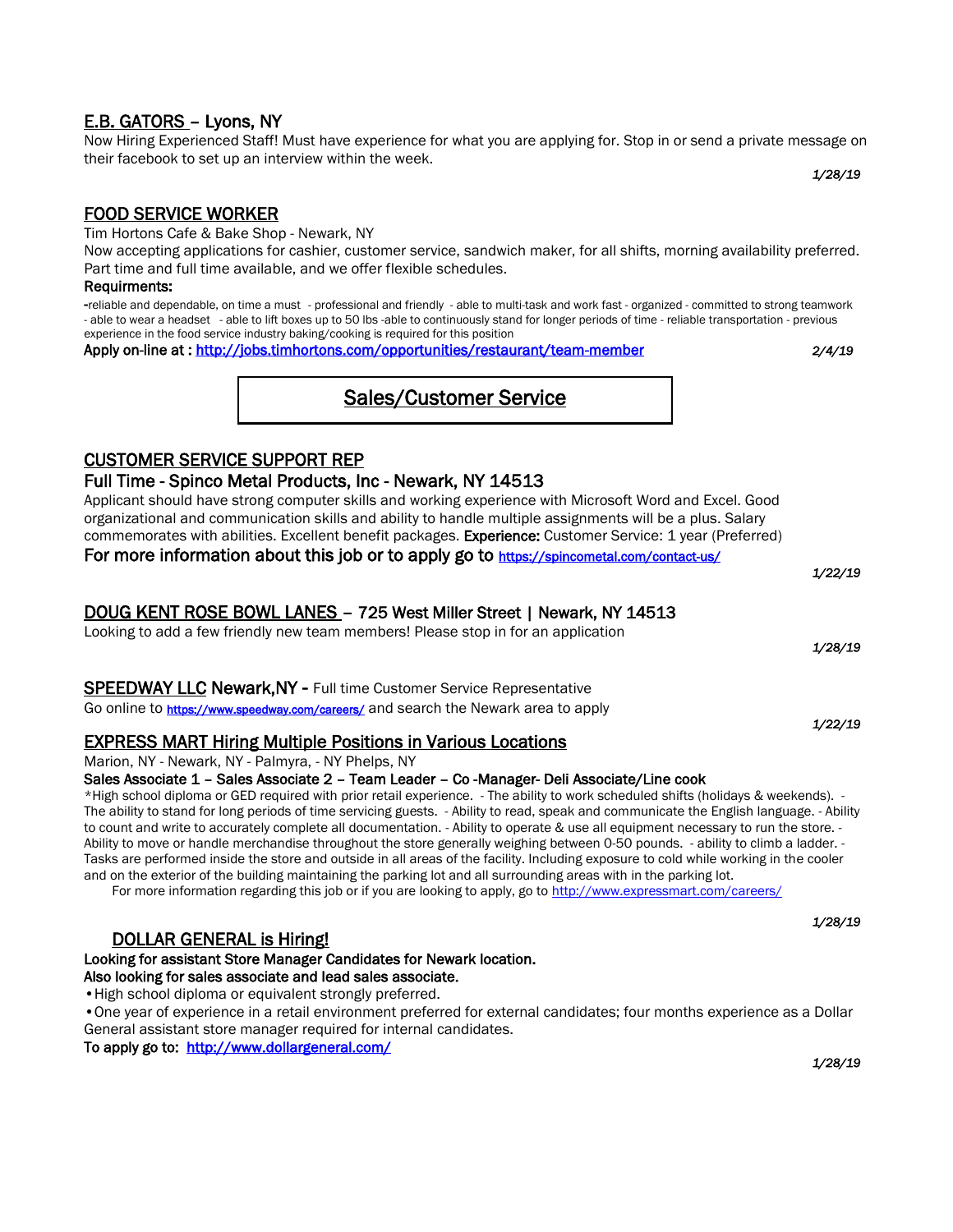## WEGMANS Newark, NY

*[-Cashier Customer Service](https://jobs.wegmans.com/job/newark/cashier-customer-service/1839/10527477) [- Overnight Grocery Customer Service](https://jobs.wegmans.com/job/newark/cashier-customer-service/1839/10527477)*

For more information and job requirements go online at<https://jobs.wegmans.com/category/customer-service-jobs/1839/19106/1> *1/28/19*

# DOLLAR TREE - SALES FLOOR ASSOCIATES

Newark, NY Macedon, NY Ontario, NY <https://www.dollartree.com/>

# Minimum Requirements/Qualifications

-General math skills to allow for cash accounting.

-Strong verbal communication skills to allow for proper interaction with customers.

-High level of integrity and honesty; will be responsible for handling cash. *1/28/19*

# WALMART – NEWARK

Are you looking for full time employment ? Do you need medical benefits? We are hiring for multiple shifts with set hours! We are looking for overnight associates that work 10pm to 7am, day associates that work 4am to 1pm, and evening assoicates that work 2pm to 11pm ! If interested go to work Walmart.com/careers and select Newark Walmart store #1813. *1/22/19*

# MULTIPLE POSITIONS - RELIANT COMMUNITY FEDERAL CREDIT UNION

Newark Location: Member Service Advisor – Member Service Representative (up to 29hrs/wk) – Seasonal Teller (up to 29hrs/wk), Part time – Teller – Teller, Part time(up to 29hrs/wk) Sodus Location: E-Branch Manager – Marketing Manager – Member Service Center Supervisor Macedon Location: Teller, Part time (up to 29hrs/week)

Go online to <https://www.reliantcu.com/about-us/career-opportunities> to apply. *1/28/19*

# **LOWE'S JOB OPPURTUNITIES**

1605 Macedon Parkway Macedon, New York

#### Customer service Associate/ paint – Appliance Associate – [Store Seasonal Employee/outside Lawn and Garden](https://jobs.lowes.com/job/macedon/store-seasonal-employee-assembly/1627/10467603) – [Assembly](https://jobs.lowes.com/job/macedon/store-seasonal-employee-assembly/1627/10467603) – [Store Seasonal Employee Cashier](https://jobs.lowes.com/job/macedon/store-seasonal-employee-cashier/1627/10467641) – NON CDL-DRIVER – Fulfillment coordinator

For more information on these Jobs or to apply, go to [https://jobs.lowes.com/.](https://jobs.lowes.com/) In the job search tab you'll type in Macedon, NY. Click on the job you are interested in and click apply! *1/28/19*

# DOMINO'S HIRING MULTIPLE POSTITIONS

[Domino's](https://www.indeed.com/cmp/Domino) - Newark, NY 14513

#### [Assistant Manager -](https://jobs.dominos.com/dominos-careers/job-listing/assistant-manager-03487----241-e-union-st/newark-ny/18648BR) [General Manager -](https://jobs.dominos.com/dominos-careers/job-listing/general-manager-03487----241-e-union-st/newark-ny/18647BR) [Delivery Driver-](https://jobs.dominos.com/dominos-careers/job-listing/delivery-driver-03487----241-e-union-st/newark-ny/18646BR) [Customer Service Repr](https://jobs.dominos.com/dominos-careers/job-listing/customer-service-rep-03487----241-e-union-st/newark-ny/18645BR)esentative

For job requirements and qualifications, go to https://jobs.dominos.com/dominos-careers/jobs#?siteCategory=in-store. Enter Newark's zip code (14513) and see jobs listed. To apply, click the "Apply now" button the web page listed above. *1/28/19* 

# FASTRAC HIRING MULTIPLE POSITIONS IN VARIOUS LOCATIONS

Clyde - North Rose - Ontario For job titles and information pertaining to all the listings in these locations go online to <https://my.peoplematter.com/mja/fastrac/JobApp/GetBusinessUnits> - Apply there as well. *1/28/19*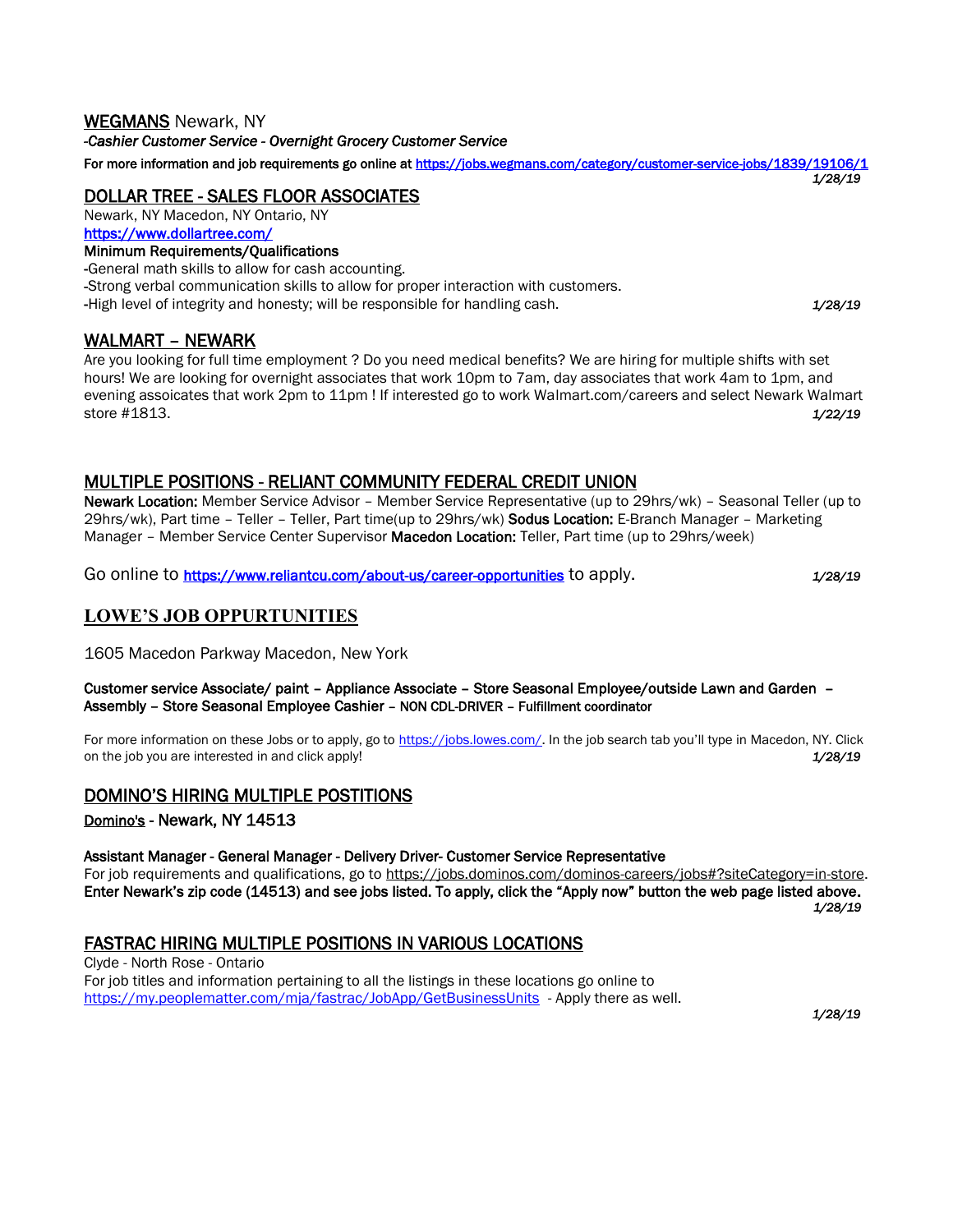# PART TIME FLEX ASSOCIATE

[Anderson Merchandisers](https://www.indeed.com/cmp/Anderson-Merchandisers) - Newark, NY and Macedon, NY

#### SUMMARY:

The Flex Associate position is responsible for assisting other Anderson Merchandisers associates in execution of client projects. Employment will be on-going on an as needed basis.

DUTIES and RESPONSIBILITIES include but are not limited to the following:

- Execute all required tasks, projects, resets, displays with accuracy, by following all provided instructions.
- Maintain company, client and retailer confidentiality.
- Must be able to lift objects and product up to a maximum of 50 lbs with frequent lifting and/or carrying of objects/products up to 35 lbs., in addition the ability to lift heavy objects up to 100 lbs with assistance from another associate.
- Work could be performed while sitting, standing or walking.
- Work performed will entail fine manipulation of hands and/or fingers, bending, twisting, squatting, and climbing, as well as upper and lower body mobility.
- Work flexible shifts (am or pm) based on store requirements.

For more information regarding this job or to apply, go online to [http://www.amerch.com/careers/career](http://www.amerch.com/careers/career-search/index.html)[search/index.html](http://www.amerch.com/careers/career-search/index.html) ! *2/4/19*

# Automotive/Drivers/Mechanic

# CDL A REGIONAL OWNER OPERATOR

#### A AND S Kinard, Newark, NY

### Owner Operator Benefits: Average Weekly Settlements: \$3,500 - \$4,200 - 100% Fuel Surcharge -70% of Linehaul - Stop Pay - Detention Pay - Layover Pay - Toll Reimbursement

Are you fresh out of CDL School or have a few months of driving under your belt? We are looking for you to join our NEW Driver Trainee program! For more information on this job or to apply go to https://askinard.com/ *1/28/19*

# HOMETOWNE ENERGY – Truck Driver

110 E. Pearl Street, Newark, NY 14513

Required to have a CDL License with Hazmat Endoresment

Go onto their website to download an application at:<https://hometowneenergy.com/applications-and-forms/>

# DEDICATED CDL - A TRUCK DRIVER

Hogan Transport Lyons, NY 14489

Hogan offers our Dedicated Regional CDL- A Truck Drivers: \$1,600-\$1,800 Average Weekly Pay - 2 full

Days Home Every 2 Weeks – Paid Orientation – Pet Policy – Newer Equipment – vacation and Holiday Pay – Medical, Dental, Vision, Life Insurance, 401(k)

Hogan Requires:Valid Class A CDL- Hazmat Endorsement (Hogan will reimburse you!) - 6 months of recent tractor trailer experience For more information on this job or apply by going online t[o http://www.hogan1.com/careers](http://www.hogan1.com/careers) !

## OTR SOLO CDL TRUCK DRIVER

#### Transport America Lyons, NY 14489

#### \$5K Sign on Bonus!

MILES & HOME TIME: Consistent weekly miles - Maximize Hours of Service - 10-14 days out; 2-2.5 days home - Majority of freight is drop and hook – 99% No Touch Freight - Your Fleet Leader is your Planner

REQUIREMENTS: 21 years old - Valid CDL-A - DOT Qualified - Must pass a comprehensive drug test - Satisfactory safety and employment history

For more information on this job or to apply, go online to<https://www.changingtrucking.com/driving-careers/>1/28/19

*1/28/19*

*1/22/19*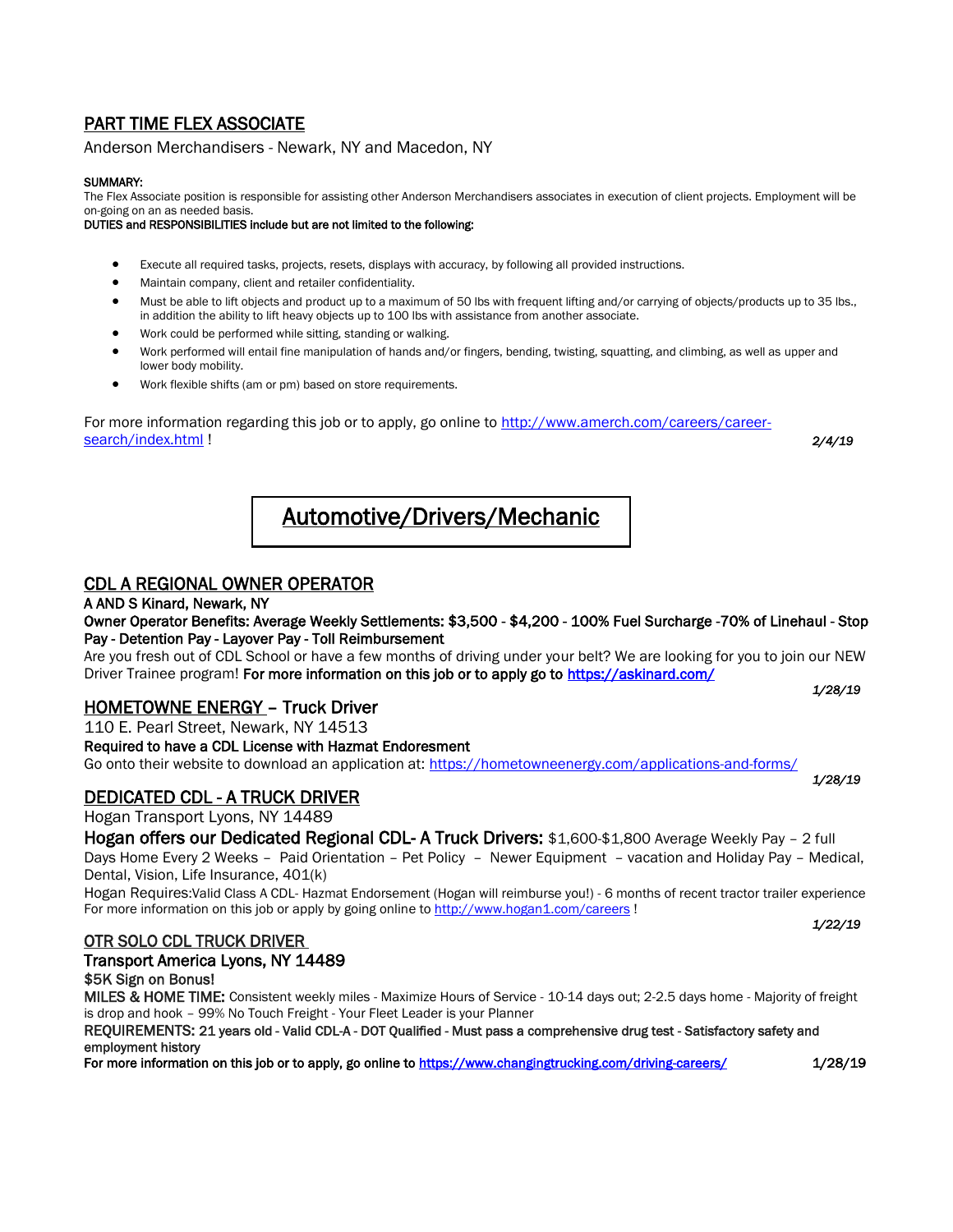#### **Night Warehouse Worker with CDL-A and Tandem / Doubles Driver experience**  Empire Merchants North, LLC – Lyons Job Description:

Empire North LLC is a leading distributor of spirits and fine wines. We are the critical link between This position **REQUIRES** the following:

\*Must have a valid, clean NYS CDL-A driver's license with Tandem endorsement and safe driving history.

\* Must have a minimum of five (5) years of proveable experience driving tractor trailer combinations.

\* Must meet all NYS Thruway Longer Combination Vehicle(LCV) / Tandem driver requirements.

\* Must have a HS Diploma or GED.

Web-site[: https://nlx.jobsyn.org/1630e1f19aac47808628b6462bb1ac1f161](https://nlx.jobsyn.org/1630e1f19aac47808628b6462bb1ac1f161) *1/28/19*

## FULL TIME TRUCKLOAD DISPATCHER

[RIST Transport LTD](https://www.indeed.com/cmp/Rist-Transport-Ltd) – Phelps, NY

Job Summary: As a member of the terminal dispatch staff, dispatchers are responsible for executing the daily dispatch responsibilities for a truckload terminal. These duties include customer service, load scheduling, assigning work to drivers, monitoring drivers and equipment, administration of safety programs, and general office duties as assigned by the Dispatch Operations Supervisor. Dispatchers report directly to the Dispatch Operations Supervisor.

Job Type: Full-time Experience: Dispatch: 1 year (Preferred) Language: Spanish (Preferred) Work authorization: United States (Preferred)

For more information regarding thins job or to apply [https://www.indeed.com/jobs?q=dispatcher&l=phelps%20NY&vjk=cacd271c9e2f1086!](https://www.indeed.com/jobs?q=dispatcher&l=phelps%20NY&vjk=cacd271c9e2f1086) 2/4/19

# **Office/Administration/Secretarial**

## SMITH METAL WORKS IS LOOKING FOR OFFICE STAFFING

1000 East Union St. Newark, NY

- Entry Level Position - 20-24 hours per week starting at 12.00 dollars an hour

Having little but some experience in:

- Quick Book
- Microsoft Excel
- Basic office duties (answering phones, scheduling, copying, filing, etc.)

#### LOOKING TO HIRE AS SOON AS POSSIBLE!

If interested in this job or more information, contact Gail Tack at (315)-331-1651 *1/22/19* 

**STORE MANAGERS/CLERKS** – We are conducting open interviews on 2/9/19 from 9 a.m. to 1 p.m. for the positions of store managers and clerks at our new store, Dollar Emporium at 36 W. Main St. Sodus (next to CVS). Contact Donna Wilcox at 716-237-0038 for more information.

*2/1/19*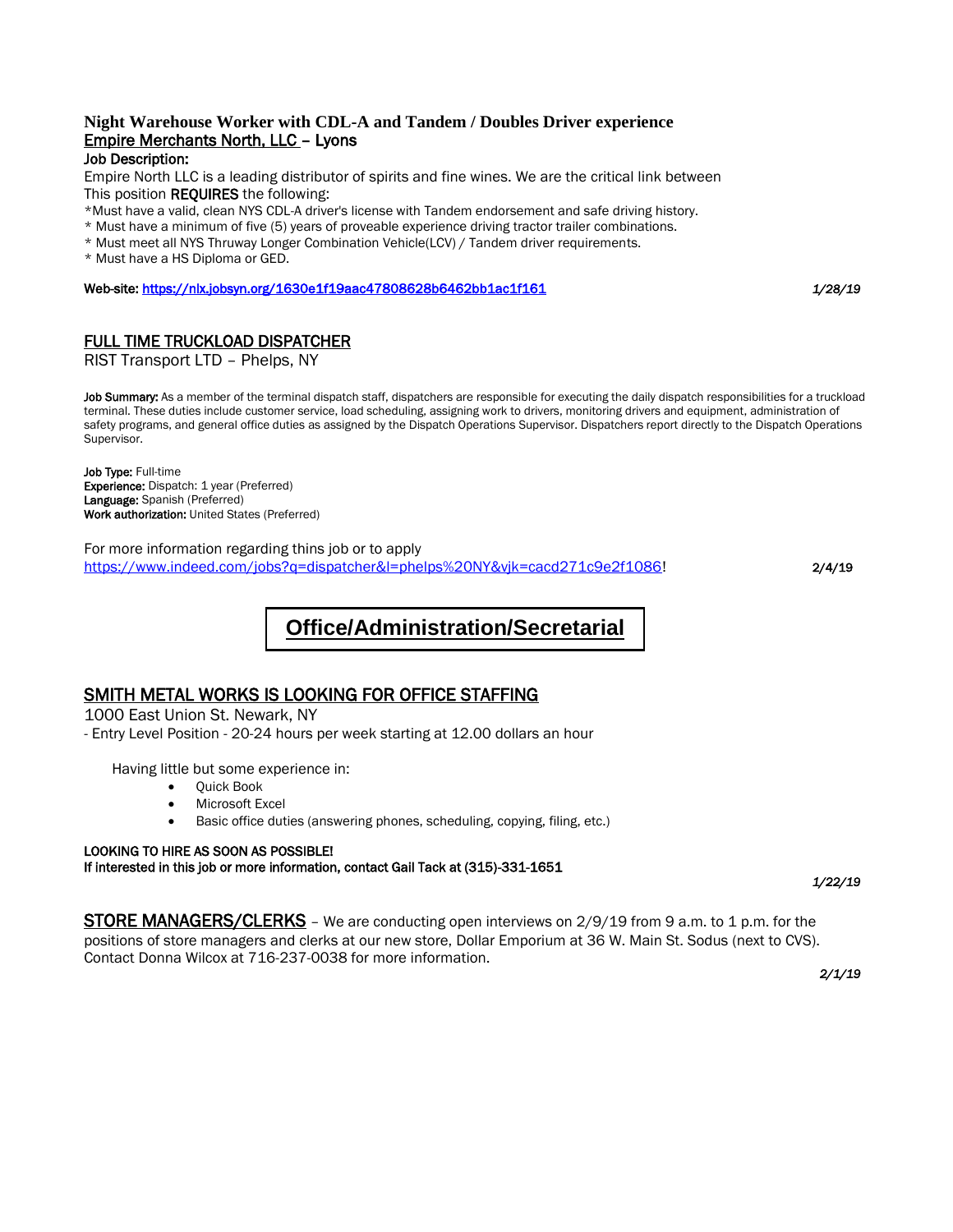

# **Finger Lakes Hired, ACCES-VR and Finger Lakes Works! invite you to the 1st Advanced Manufacturing**

# **Recruiting for Careers Fair**

Finger Lakes Hired is partnering with ACCES-VR to bring qualified businesses to your doorstep. Each job seeker will be selected by our agencies and is looking for either an Entry-Level, Mid-Level or High-Level Advanced Manufacturing position.

# **What to Expect**

- You will have your own table set up to attract the businesses' attention.
- You will arrange your table in a way that will describe your career in Advanced Manufacturing or a career you are interested in.

# **What is the Process**

As businesses enter the event, they will stop at tables based on the positions they are looking for and the tables that capture their eye. At that time, you will be able to speak with the business to sell your skill set. You will have your own table to set up to highlight your skills and accomplishments in the Advanced Manufacturing industry. When setting up your table, think of a regular job fair and the tables that capture your attention. Incorporate visuals to pull them in, achievements that validate your level of skill and prepare an elevator speech to keep them interested. Recruiting for Careers Fair is a closed event so only a certain number of candidates will be invited. What will you do to stand out from the crowd?

# **Incentives**

Job seekers who attend this event will have the opportunity to speak 1 on 1 with businesses. In an age where applications are done online and the person to person seems to be a thing of the past, Recruiting for Careers Reverse Job Fair will set you up with a different opportunity to apply for positions.

# **Contacts**

Recruiting for Careers Fair is a closed event and the orientation will be mandatory in order to attend. Please contact a Finger Lakes Hired or ACCES-VR Representative to acquire more information:

- Jeff Weise Finger Lakes Hired [jweise@rochesterworks.org](mailto:jweise@rochesterworks.org)
- John Beiter Finger Lakes Hired [jbeiter@rochesterworks.org](mailto:jbeiter@rochesterworks.org)
- Jennifer Geiger ACCES-VR [Jennifer.geiger@NYSED.GOV](mailto:Jennifer.geiger@NYSED.GOV)

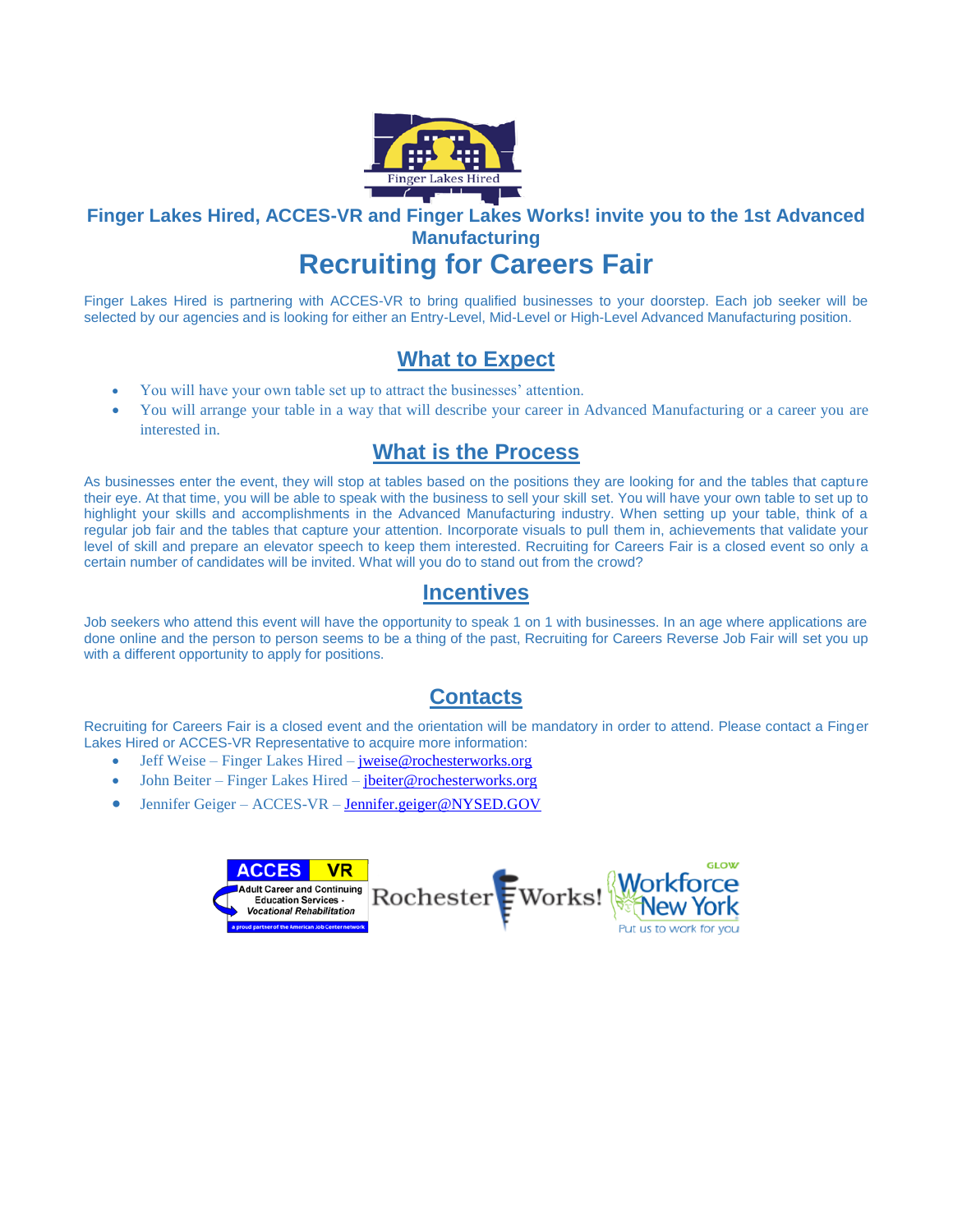# **OPEN RECRUITMENT For**

# **Hillside Family of Agencies**

*<u>Department</u>* 

 **Wednesday 2/6/19 Monday 2/11/19**

 **9:00am - 11:00am 10:00 am – Noon**

 **Finger Lakes Works Career Center Finger Lakes Works Career Center 1519 Nye Road, Suite 601 70 Elizabeth Blackwell St. Lyons, NY 14489 Geneva, NY 14456**

 **From From**

**At At**

# **Come dressed for success and ready to interview!**

**Currrent openings include:**

\*Teaching Assistants \*Youth Care Professionals

 **For the Romulus, NY location**

# **OPEN RECRUITMENT**

# **For**

# **Wayne County Action Program Inc. Advantage After School Program**

 *on the contract of the contract of the contract of the contract of the contract of the contract of the contract of the contract of the contract of the contract of the contract of the contract of the contract of the cont* 

# **Wednesday 2/6/19**

 *from from from <b>from* 

# **9:00am - 11:00am**

# **at**

# **Finger Lakes Works Career Center 1519 Nye Road, Suite 601**

# **Lyons, NY 14489**

Come dressed for success and ready to interview! **Current openings include: \*Program Aides \*Site Supervisors \*Full Time Aides for Head Start** For Lyons, Newark and North Rose.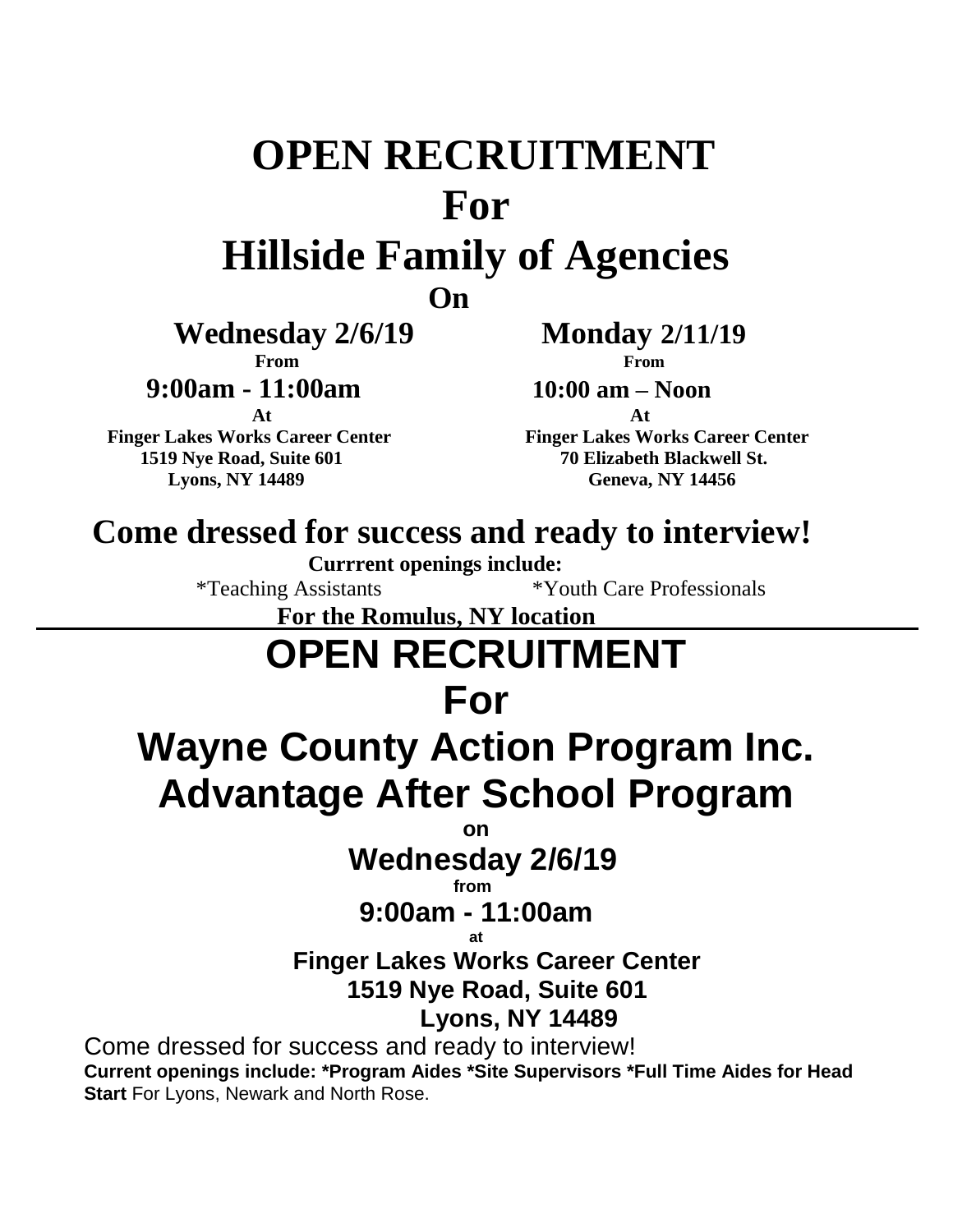# **OPEN RECRUITMENT For Maco Bag - Newark, NY on Wednesday 2/27/19 From 9:00am - 11:00am at Finger Lakes Works Career Center 1519 Nye Road, Suite 601 Lyons, NY 14489** Come dressed for success and ready to interview! **Current openings include:**

**\*Packer \*Dental Operator \*Machine Operator**

# **OPEN INTERVIEWS**

**with**

**Catholic Family Center**

**Wednesday 2/13/19**

# **9:00am - 11:00am**

**at**

**Finger Lakes Works Career Center 1519 Nye Road, Suite 601 Lyons, NY 14489**

Come dressed for success with your resume! Current openings include: *Full Time, Residence Manager (requires QHP credential)*

*Part Time, Clinical Support Associates (requires CASAC-T)*

*Per Diem and Part Time Licensed Practical Nurses* Positions located in **Newark, NY**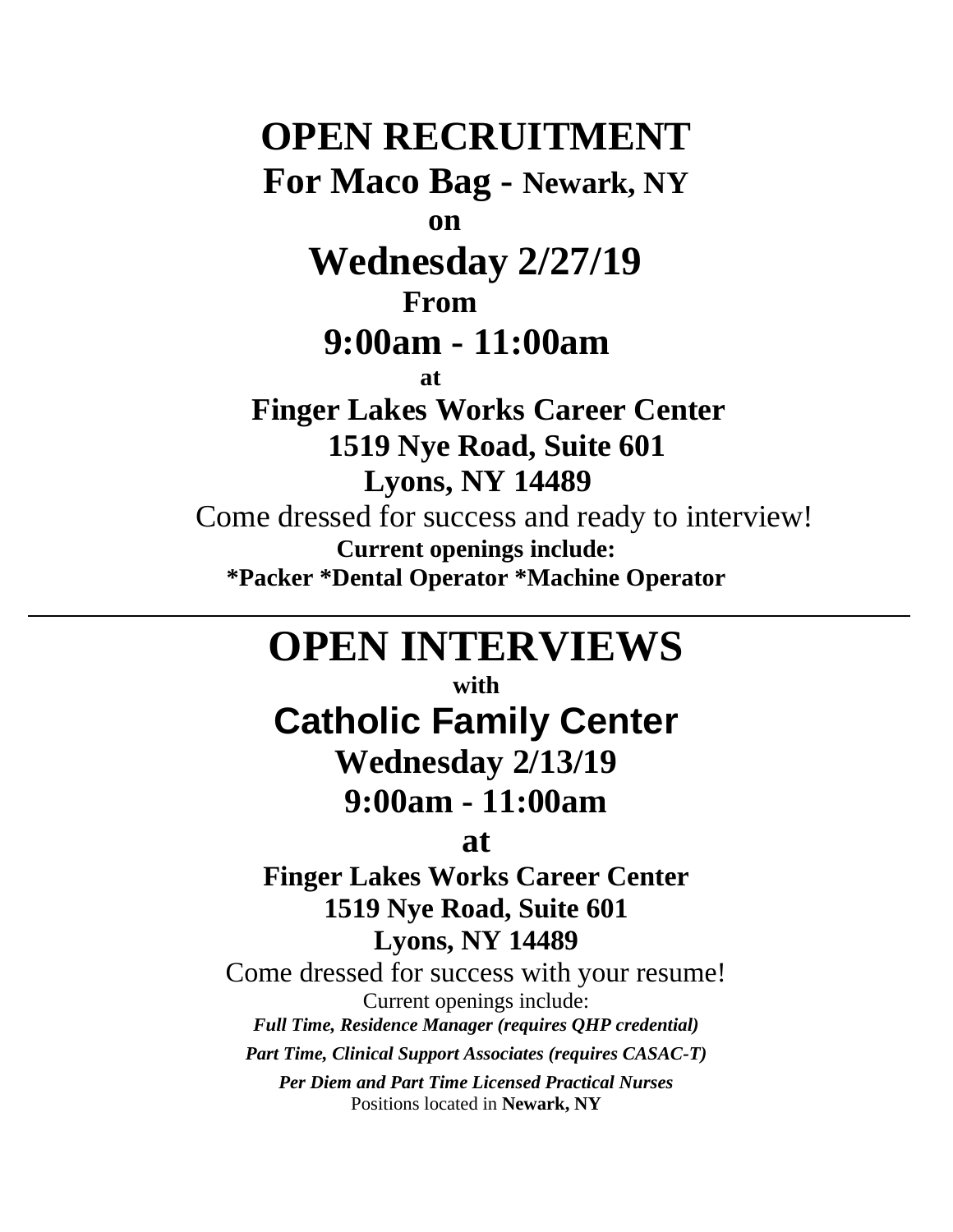# Job Search Websites

ABVI-Goodwill: [www.ABVI-Goodwill.Jobs](http://www.abvi-goodwill.jobs/) (click on the link) Adecco: [www.adeccousa.com](http://www.adeccousa.com/) Berry Plastics: http://jobs.berryplastics.com Citizen's Bank: [www.citizensbank.com/careers](http://www.citizensbank.com/careers) Clifton Springs Hospital & Clinic: [www.cshosp.com](http://www.cshosp.com/) Concentrix: [www.careers.concentrix.com](http://www.careers.concentrix.com/) Coordinated Care Service, Inc.: [www.ccsi.org/Employment/CurrentOpenings.aspx](http://www.ccsi.org/Employment/CurrentOpenings.aspx) Datrose[: www.datrose.com/careers.htm](http://www.datrose.com/careers.htm) Delphi: [www.delphi.appone.com/](http://www.delphi.appone.com/) Earn, Department of Labor initiative: [www.earnworks.com](http://www.earnworks.com/) Eastview Mall Stores:<http://www.eastviewmall.com/Stores/MallJobs/> Employment Store: [www.employmentstore.com](http://www.employmentstore.com/) ESL Federal Credit Union: [www.esl.org](http://www.esl.org/) FedEx[: www.fedex.com/us/careers](http://www.fedex.com/us/careers) Health Career Positions & Assessments: [www.rahec.myhealthcareer.org](http://www.rahec.myhealthcareer.org/) Hillside: [www.hillside.com/employment.aspx](http://www.hillside.com/employment.aspx) Home Depot: [www.careers.homedepot.com](http://www.careers.homedepot.com/) Interim Health Care[: www.careersbyweb.com](http://www.careersbyweb.com/) Lifetime Assistance: [www.lifetimeassistance.org/employment.asp](http://www.lifetimeassistance.org/employment.asp) Lifetime Care: [www.lifetimecare.org](http://www.lifetimecare.org/) Marriott: [www.marriott.com/careers](http://www.marriott.com/careers) Monroe Muffler:<http://www.monro.com/corporate/corporate-careers> NYS Department of Labor[: www.labor.ny.gov](http://www.labor.ny.gov/) Optimax[: www.optimaxsi.com](http://www.optimaxsi.com/) Paychex[: www.paychex.com/careers](http://www.paychex.com/careers) Reliant Community Credit Union[: https://www.reliantcu.com/#/career-opportunities](https://www.reliantcu.com/#/career-opportunities) RIT[: www.rit.edu/employment\\_rit](http://www.rit.edu/employment_rit) Rochester Area Employment Network[: www.rochesterareaemploymentnetwork.org](http://www.rochesterareaemploymentnetwork.org/) Rochester Regional Health System:www.rochesterregional.org/careers Sears[: www.searsholdings.com/careers](http://www.searsholdings.com/careers) Services for Seniors: [www.servicesforseniors.com/employment.html](http://www.servicesforseniors.com/employment.html) Snag a Job: [www.snagajob.com](http://www.snagajob.com/) St. Ann's: [www.stannsjobs.com](http://www.stannsjobs.com/) Staples: [www.staples.com/sbd/cre/resources/jobs](http://www.staples.com/sbd/cre/resources/jobs) Strong Health[: www.urmc.rochester.edu/careers](http://www.urmc.rochester.edu/careers) Sutherland[: www.sutherlandglobal.com/careers\\_](http://www.sutherlandglobal.com/careers)us.aspx ThermoFisher[: www.thermoscientific.com](http://www.thermoscientific.com/) Time Warner Cable: [www.timewarnercable.com/en/residential.html](http://www.timewarnercable.com/en/residential.html) Unity Health[: www.unityhealth.org](http://www.unityhealth.org/) U of R/Strong Staffing: [www.rochester.edu/working](http://www.rochester.edu/working) USA Jobs: [www.usajobs.gov](http://www.usajobs.gov/) Via Health of Wayne: [www.viahealth.org](http://www.viahealth.org/) Visiting Nurse Service[: www.vnsnet.com/employment](http://www.vnsnet.com/employment) Wal-Mart[: www.careers.walmart.com](http://www.careers.walmart.com/) Wayne ARC: www.waynearc.org Wayne County AmeriCorps[: www.waynecap.org/Programs/Americorps/](http://www.waynecap.org/Programs/Americorps/) Wegmans: [www.wegmans.com](http://www.wegmans.com/) Western NY Jobs: [www.wnyjobs.com](http://www.wnyjobs.com/) Federal: [www.federaljobs.net/exams.htm](http://www.federaljobs.net/exams.htm) New York State[: www.cs.ny.gov](http://www.cs.ny.gov/) NYS Courts: [www.courts.state.ny.us/careers](http://www.courts.state.ny.us/careers) Monroe County: [www2.monroecounty.gov/hr-countyjobs.php](http://www.monroecounty.gov/hr-countyjobs.php) Ontario County[: www.co.ontario.ny.us/humanresources](http://www.co.ontario.ny.us/humanresources) Seneca County: [www.co.seneca.ny.us](http://www.co.seneca.ny.us/) Wayne County[: www.co.wayne.ny.us](http://www.co.wayne.ny.us/) Yates County: [www.yatescounty.org](http://www.yatescounty.org/)